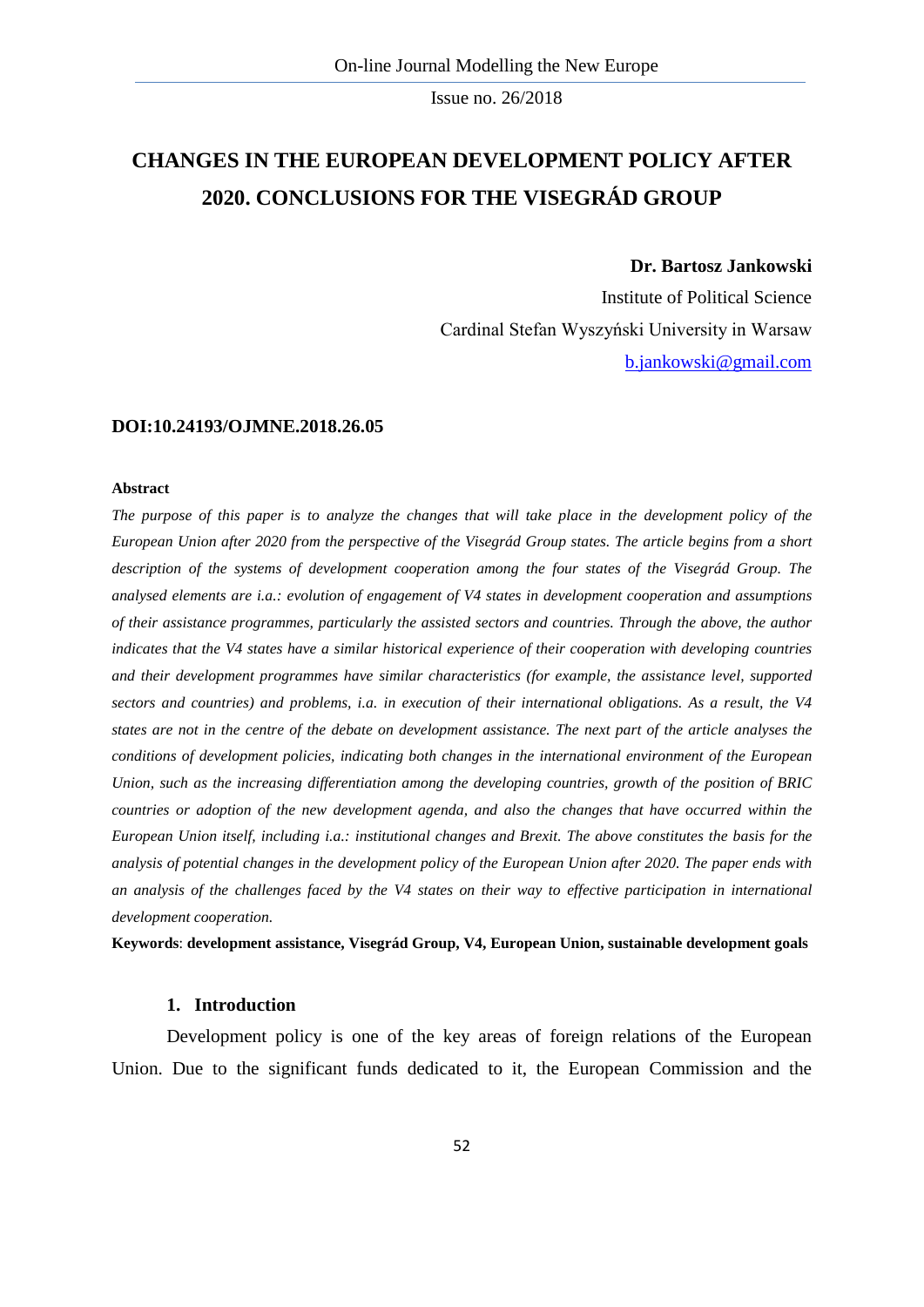member states are jointly the most important entities creating international development cooperation as they constitute more than a half of the official world development assistance.

The purpose of this paper is to analyse the future changes in the development policy of the European Union after 2020 from the perspective of the Visegrád Group states (V4). The adoption of new perennial frames of financing and new assumptions of cooperation with countries of Africa, the Pacific and the Caribbean gives an opportunity to modify the development policy in a way that it reflects the conditions and interests of the European Union in the forthcoming years in a better way. It will not happen without influencing policies of individual member states.

The V4 states seem to be an interesting case due to a number of reasons. In spite of some experience dating back to the times of the Cold War, the states are still called "emerging donors". In the 1990s, the V4 countries had to build their capacity of development cooperation from almost nothing. As a result of many weaknesses, their policies are often different from international practices. A substantial part of their development assistance is distributed through the European Union and due to that they might be significantly affected by the mentioned changes. Ignoring their importance might result in V4 continuing to distance itself from accepted international practices, which would in turn deteriorate their position in the European Union. At the same time, analysing the V4 case allows drawing broader conclusions relating to challenges faced by all South-East European member states of the EU.

To do that, it is necessary to answer the following questions: What are the assumptions of the development policy of the V4 countries, particularly what are their goals and directions of action? What factors will condition development cooperation in the forthcoming years? What will be their influence on the development policy of the European Union? What could be another, better form of assistance programmes of the V4? What particular changes should the V4 countries introduce to adjust their policies to changes in international, particularly the Union's, development policy? What are the biggest challenges faced within this area?

This article has the following structure: the first part begins with a short description of systems of development cooperation of the four countries of the Visegrád Group. The author proves that the V4 countries have similar historical experience of cooperation with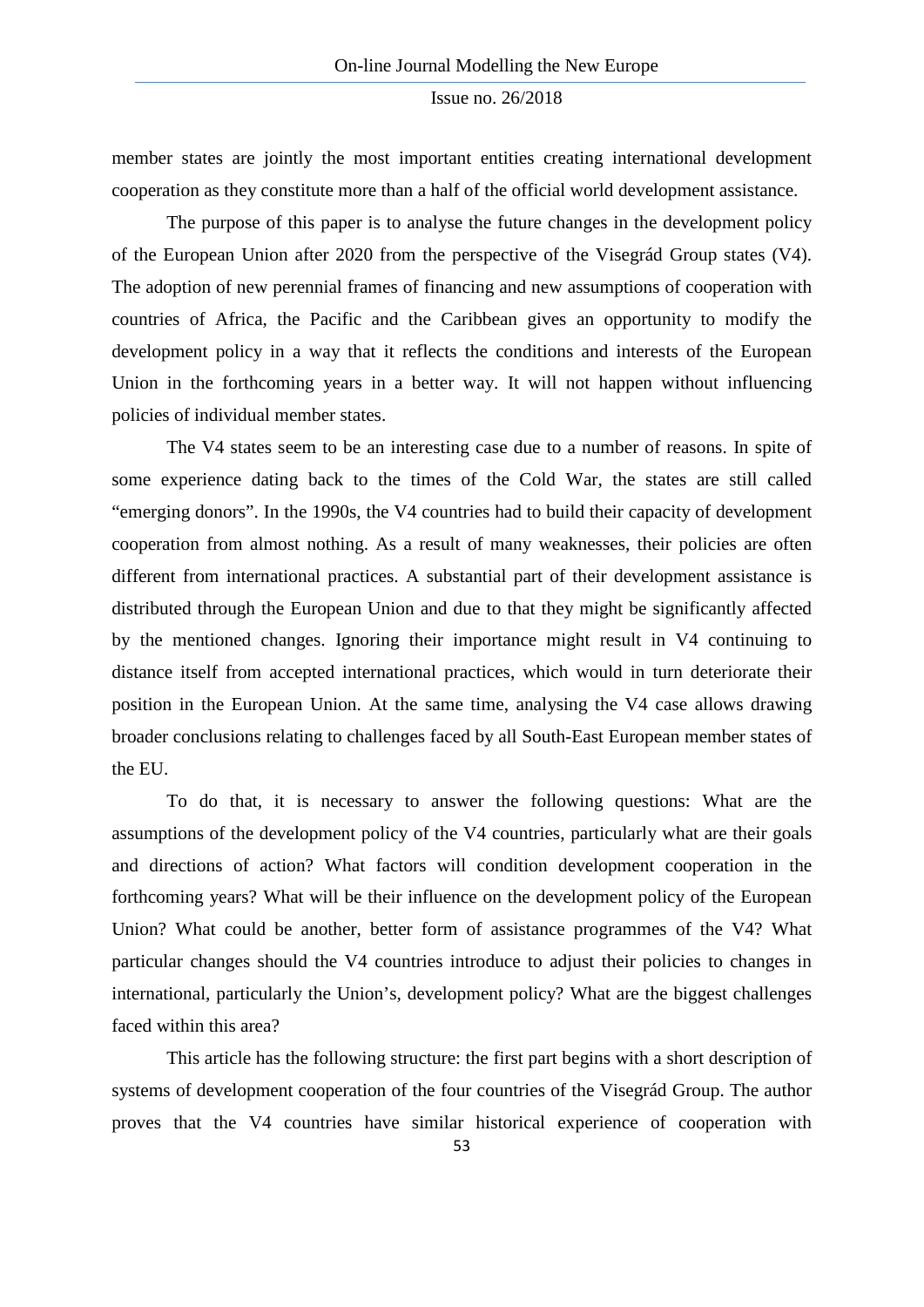developing countries and their assistance programmes have similar characteristics (for example, the level of assistance, supported sectors and states) and face similar problems. The V4 countries are out of the main debate on development cooperation and struggle with the execution of many obligations in this area. The second part is dedicated to analysing the factors conditioning development policies. The author indicates changes in the international environment of the European Union, such as the growing diversity of the developing countries or the adoption of the new development agenda and the changes that have occurred within the European Union itself. Among them the author analyses institutional changes and Brexit. That constitutes the basis of the third part, describing potential changes in the development policy of the European Union after 2020. The fourth part of the article is dedicated to challenges that the V4 countries must face to effectively participate in international development cooperation.

## **2. Development cooperation of the countries of the Visegrád Group**

In spite of the fact that the V4 countries are often called "emerging donors", they have provided international assistance for quite a long time since the 1950s. Their programmes work in a similar historical context. Before transition, the V4 states did not pursue a fully independent foreign policy and their actions used to be in accordance with the ideological and political interests of the Soviet Union. Their policies were coordinated by the Council for Mutual Economic Assistance. Within its scope, the main effort was directed towards other socialist states or allied authoritarian regimes, including receivers like Cuba, Vietnam, North Korea, Mongolia and Angola. Its basis was constituted by technical and scientific cooperation covering the supply of equipment, experts, trainings, scholarships and subsidized loans. The above-mentioned actions had little to do with actual assistance in economic development as their beneficiaries were selected through political decisions. Those states were important from the perspective of the geopolitical interests of the USSR and the transferred aid was mainly used to support communist regimes (Szent-Iványi and Tétényi, 2013: 820-821). At its peak, in the 1970s, the assistance provided by Central and Eastern European states may have had the total value of around 300 million USD, but due to combining development assistance with economic and military cooperation, it is difficult to assess it in a precise manner (Lancaster, 2007: 31; Pavlik, 2016: 38).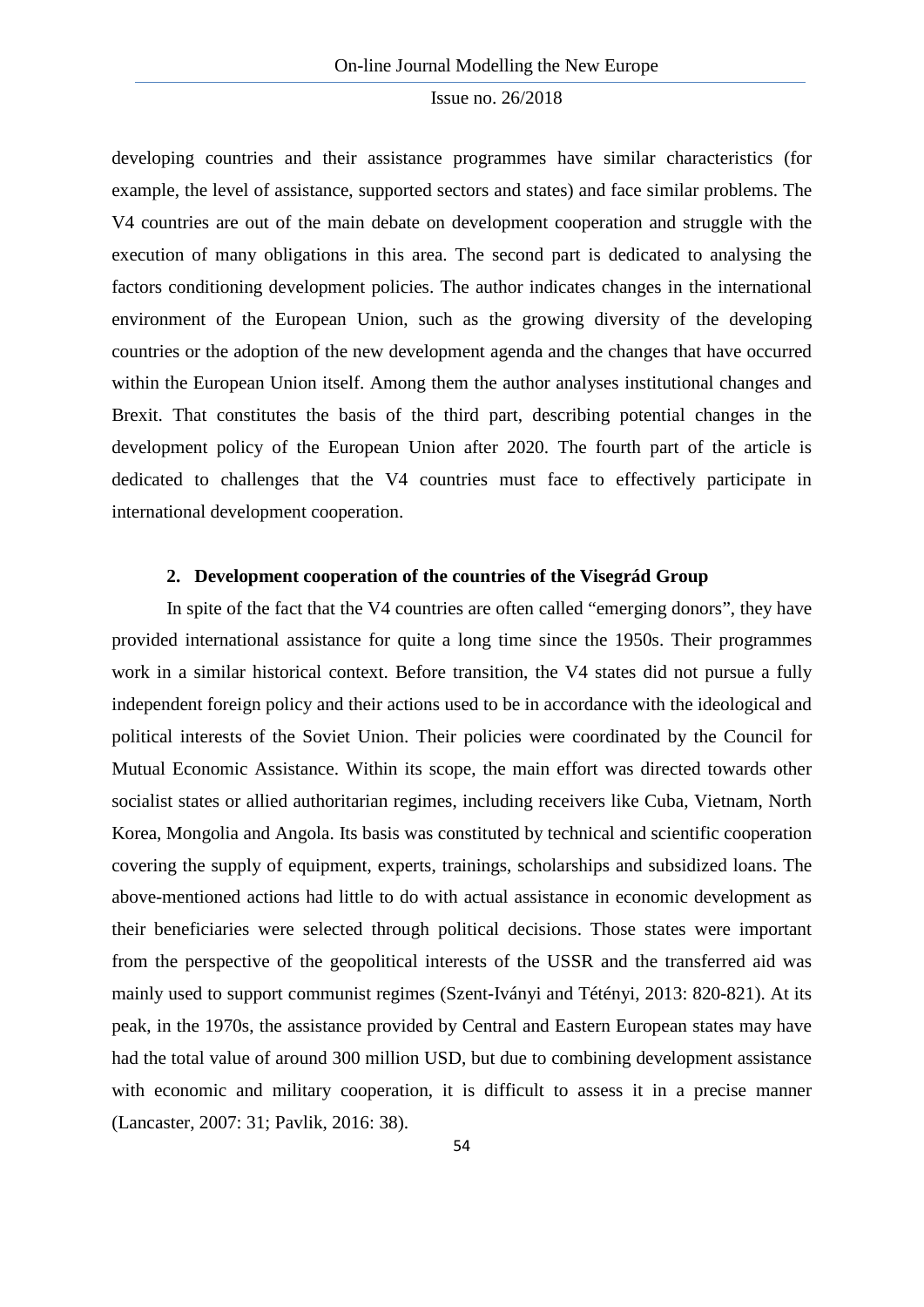In the 1980s, as a result of growing economic problems, the assistance programmes of V4 were significantly reduced and finally put on hold nearly a decade later. The main focus of the V4 policy was moved to political and economic transformation, and integration with Western structures, as a result of which the remaining aspects of foreign policy, including relations with developing countries, were marginalized (Carbone, 2007: 47).

The transformation caused a major need for financial and technical assistance, which resulted in V4 countries becoming donees rather than donors at the beginning of the 1990s, with the World Bank, IMF, OECD and the European Union among the donors. The main instrument for the distribution of the aid was PHARE (Poland and Hungary: Assistance for Restructuring their Economies) programme. In the first years, its purpose was to transfer nonreturnable aid for the purpose of supporting the processes of economic transformation. Ultimately, the assistance measures were gradually concentrated on long-term economic development goals. In the following years, the programme was supplemented with two others: ISPA and SAPARD. The ISPA programme was launched to support investment projects within the scope of transport infrastructure and environmental protection, and the SAPARD project aimed to cover structural reforms in agriculture (Pavlik, 2016: 36-37). The V4 countries also received support in building their assistance capability from the Canadian "ODA in Central Europe" programme and the "Emerging Donors Initiative" led by UNPD (Szent-Iványi and Tétényi, 2013: 822).

At the end of the 1990s, the V4 countries joined OECD and finished their accession talks with the European Union. By joining those organizations, they undertook to fulfil a number of obligations regarding assistance for developing countries, which resulted in their re-engagement as participants in development cooperation. One of them was the declaration aiming to increase the assistance to the level of 0.33% of GNI (Horký and Lightfoot, 2012: 3- 4).

The V4 were then recorded in international statistics as donors of small amounts for the execution of humanitarian aid, minor development projects and voluntary contributions for international organizations. It is worth underlining that in spite of their minor character, those were constant actions fulfilling the criteria of Official Development Assistance and they made it possible to gather necessary experience in that area. At that time, the first strategic documents were also developed and works began on regulations at the level of statutory acts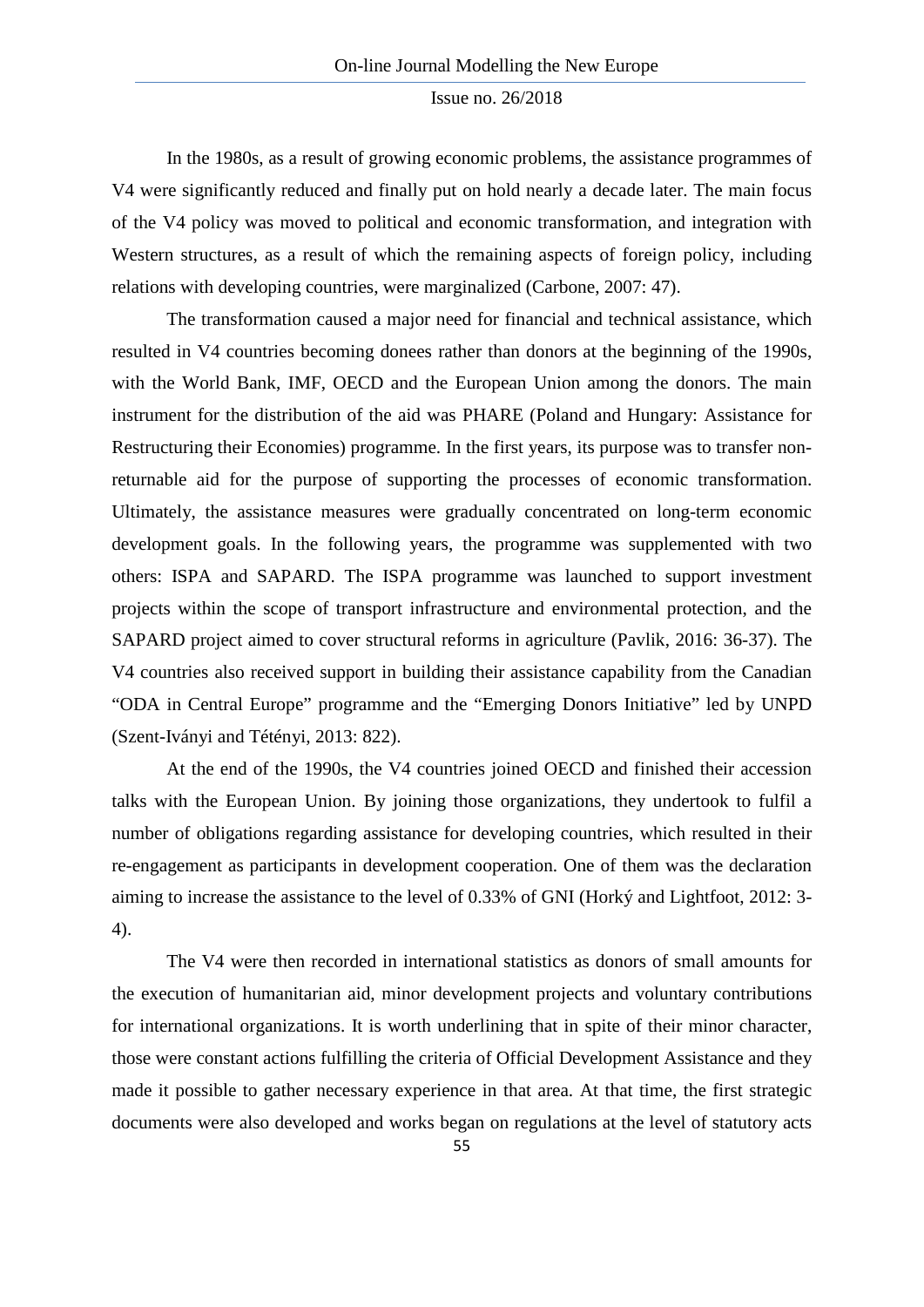(Jankowski, 2015: 138-139). NGOs started to be active participants in development assistance. Many of them working in the area of humanitarian aid appeared to answer the needs caused by the civil war in Yugoslavia and the conflicts in the former Soviet Union. The most important to be mentioned are Polish Humanitarian Action and Czech People in Need (Grimm and Harmer, 2005: 8-9).



**Chart 1.** The Official Development Assistance provided by the states of the Visegrád Group (in millions of USD in relation to current prices)

Chart 1 indicates the level of Official Development Assistance provided by the V4 states. Their expenditure dedicated to development assistance is one of the lowest among the members of OECD and the European Union. A clear growth of the volume came no sooner than in 2004. When joining the European Union, the V4 countries paid their member contribution, part of which was dedicated to cooperation for development. That situation meant a growth of the amount of provided assistance to the level of several hundred million dollars. Before that, the assistance expenditure had not been higher than a dozen or so million dollars and the average value of aid donated until 2003 had only been 22.4 million dollars. This growth seems to be more a result of unwanted obligations resulting from the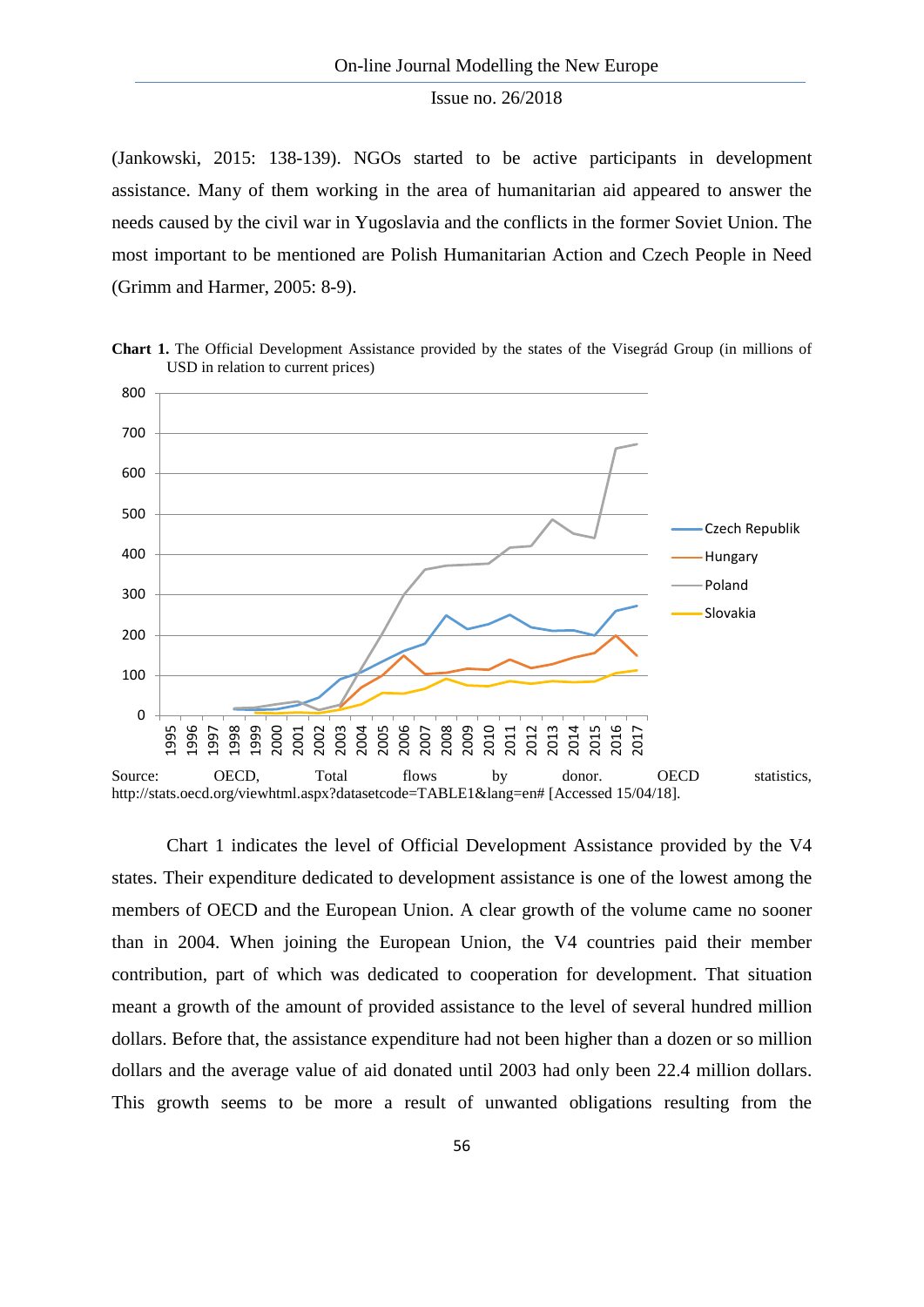membership of the European Union than a conscious political decision. The rapid increase in expenditure for ODA was continued until 2008. After that year, the V4 countries decreased their assistance due to the economic crisis. In spite of the relatively high dynamic of the nominal growth, the relation of ODA to DNB is still small, amounting to between 0.11% and 0.13% (the average for DAC OECD countries is 0.31%). It is worth mentioning that over 70% of the development aid of V4 is transferred via international organizations, mainly the European Union.

|                       | Poland                                                                                                                                                                                                          | Hungary                                                                                                         | Slovakia                                                                                                                                                                               | Czech Republic                                                                                                                                                                                     |
|-----------------------|-----------------------------------------------------------------------------------------------------------------------------------------------------------------------------------------------------------------|-----------------------------------------------------------------------------------------------------------------|----------------------------------------------------------------------------------------------------------------------------------------------------------------------------------------|----------------------------------------------------------------------------------------------------------------------------------------------------------------------------------------------------|
| ODA % GNI             | 0,13%                                                                                                                                                                                                           | 0,11%                                                                                                           | 0,12%                                                                                                                                                                                  | 0,13%                                                                                                                                                                                              |
| ODA in millions of    | 662,9                                                                                                                                                                                                           | 199,1                                                                                                           | 106,0                                                                                                                                                                                  | 260,2                                                                                                                                                                                              |
| <b>USD</b>            |                                                                                                                                                                                                                 |                                                                                                                 |                                                                                                                                                                                        |                                                                                                                                                                                                    |
| ODA bilateral         | $\overline{207,0}$                                                                                                                                                                                              | $\overline{59,7}$                                                                                               | 27,5                                                                                                                                                                                   | 72,4                                                                                                                                                                                               |
| ODA multilateral      | 455,9                                                                                                                                                                                                           | 139,4                                                                                                           | 78,5                                                                                                                                                                                   | 187,8                                                                                                                                                                                              |
| Priority countries    | Belarus, Georgia,<br>Moldova, Ukraine,<br>Ethiopia, Kenya,<br>Myanmar, Palestine,<br>Senegal, Tanzania                                                                                                          | West Balkans, Eastern<br>Europe                                                                                 | Programme countries:<br>Afghanistan, Kenya,<br>Moldova<br>Project countries:<br>Albania, Belarus,<br>Bosnia and<br>Herzegovina,                                                        | Bosnia and<br>Herzegovina,<br>Cambodia, Ethiopia,<br>Georgia, Moldova,<br>Zambia.                                                                                                                  |
|                       |                                                                                                                                                                                                                 |                                                                                                                 | Georgia, Kosovo,                                                                                                                                                                       |                                                                                                                                                                                                    |
| Subject priorities    | Good governance,<br>democracy and<br>human rights, human<br>capital,<br>entrepreneurship and<br>private sector,<br>sustainable agriculture<br>and development of<br>rural areas,<br>environmental<br>protection | Institutional<br>development, green<br>growth,<br>environmental and<br>climate protection,<br>human development | Ukraine<br>Education, health,<br>good governance,<br>development of civic<br>society, water and<br>sanitary facilities,<br>energy, support for<br>development of<br>market environment | Good governance,<br>sustainable<br>management of natural<br>resources, economic<br>transformation and<br>growth, agriculture and<br>development of rural<br>areas, inclusive social<br>development |
| Main donees           | Ethiopia 42,3 M<br>Ukraine 24,1 M<br>Tanzania 22,9 M<br>Belarus 19,2 M<br>Turkey 18,1 M                                                                                                                         | Turkey 11,8 M<br>Laos $3.1 M$<br>China 2,4 M<br>Sri Lanka 2,1 M<br>Serbia 2,1 M                                 | Serbia (1,1 M USD)<br>Ukraine $(1.6 M)$<br>Kenya (2,11 M)<br>Montenegro (0,58 M)<br>Moldova (0,46 M)                                                                                   | Mongolia 4,1 M<br>Jordan 3,4 M<br>Ethiopia 3,2 M<br><b>B&amp;H 3 M</b><br>Georgia 2,8 M                                                                                                            |
| Assistance per region | Europe 59,3 M<br>Africa 80,2 M<br>America 0,31 M<br>Asia 0 M<br>Unspecified 9,3 M                                                                                                                               | Europe 16,9 M<br>Africa 6,3 M<br>America 0,9 M<br>Asia 19,5 M<br>Unspecified 11,2 M                             | Europe 5,7 M<br>Africa 2,4 M<br>America 0,5 M<br>Asia 1,8 M<br>Unspecified 15,2 M                                                                                                      | Europe 19,0 M<br>Africa 6,3 M<br>America 0,8 M<br>Asia 22,8 M<br>Unspecified<br>$22,5$ mln                                                                                                         |

**Table 1.** The Official Development Assistance of the Visegrád Group states in 2016

Source: Ministry of Foreign Affairs of the Czech Republic (2017) *Development Cooperation Strategy of the Czech Republic 2018-2030*. Prague; Ministry of Foreign Affairs and Trade of Hungary (2014) *International Development Cooperation Strategy and Strategic Concept for International Humanitarian Aid of Hungary*. Budapest; Ministry of Foreign and European Affairs of the Slovak Republic (2013) *The Medium - Term Strategy for Development Cooperation of the Slovak Republic for 2014-2018*. Bratislava; Ministry of Foreign Affairs Republic of Poland (2015) *Multiannual Development*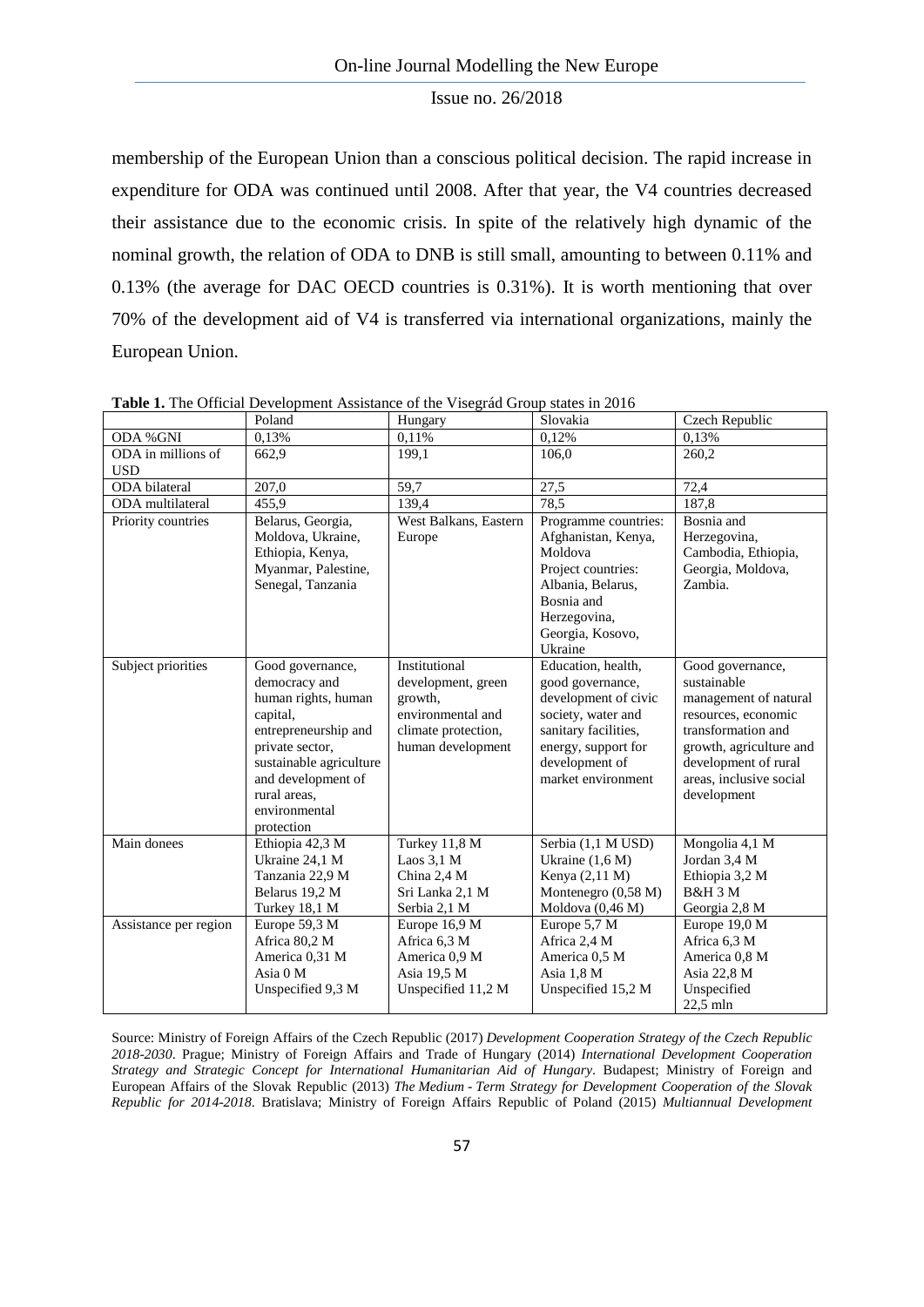*Cooperation Programme 2016-2020*. Warsaw; OECD, Aid (ODA) disbursements to countries and regions. OECD statistics, http://stats.oecd.org/Index.aspx?DataSetCode=TABLE2A# [Accessed 15/04/18].

The V4 countries have similar geographical and subject priorities. Three basic directions can be indicated while analysing the evolution of the list of priority countries. They are all effects of historical relations and economic and political reasons. The first, most important group of countries being donees of development aid are the neighbouring countries of Eastern Europe (Eastern Partnership initiative), or the Balkans. The second group includes Iraq and Afghanistan, where V4 was or is engaged in stabilizing missions with development cooperation as one of their elements. The last group of priority countries is constituted by selected underdeveloped countries, for example the Palestine National Authority and Ethiopia. This group also includes many countries with which V4 had cooperated before 1989 within the frames of Comecon (Jankowski, 2015: 131-132; Szent-Iványi: 4).

In accordance with recommendations of the UN and OECD, development aid should get to the poorest developing countries, especially African ones. The Sub-Saharan region is the main receiver of the means donated by the European Union. On the other hand, the V4 countries concentrate their actions mainly on the Eastern Partnership and Balkan states. Africa has never played a significant role in the V4 foreign policy and therefore it is usually excluded from assistance programmes. In spite of many promises and declarations, aid for Africa has never gone beyond rhetoric. This situation is a result of a lack of political, historical and economic ties with that region (Kopiński, 2011: 8-10; Lightfoot, 2008: 135). However, some improvement within that scope should be noted, as for example in recent years the assistance provided by Poland to Africa has increased from USD 2.6 M in 2010 to USD 80.3 M in 2016.

There is a rather distant relation between the list of priority countries and those which receive most of the bilateral aid. The majority of the assistance is provided to states which fail to comply with democratic standards and which have an average level of development due to political and economic reasons. The assistance provided by the V4 countries is fragmented, less effective and visible due to the fact that the support is granted to dozens of countries each year. Consequently, many states receive aid of barely several thousands of dollars. It is mainly a result of the lack of cohesion among the targets of economic diplomacy promoted by the ministries of economy and the targets of foreign policy specified by the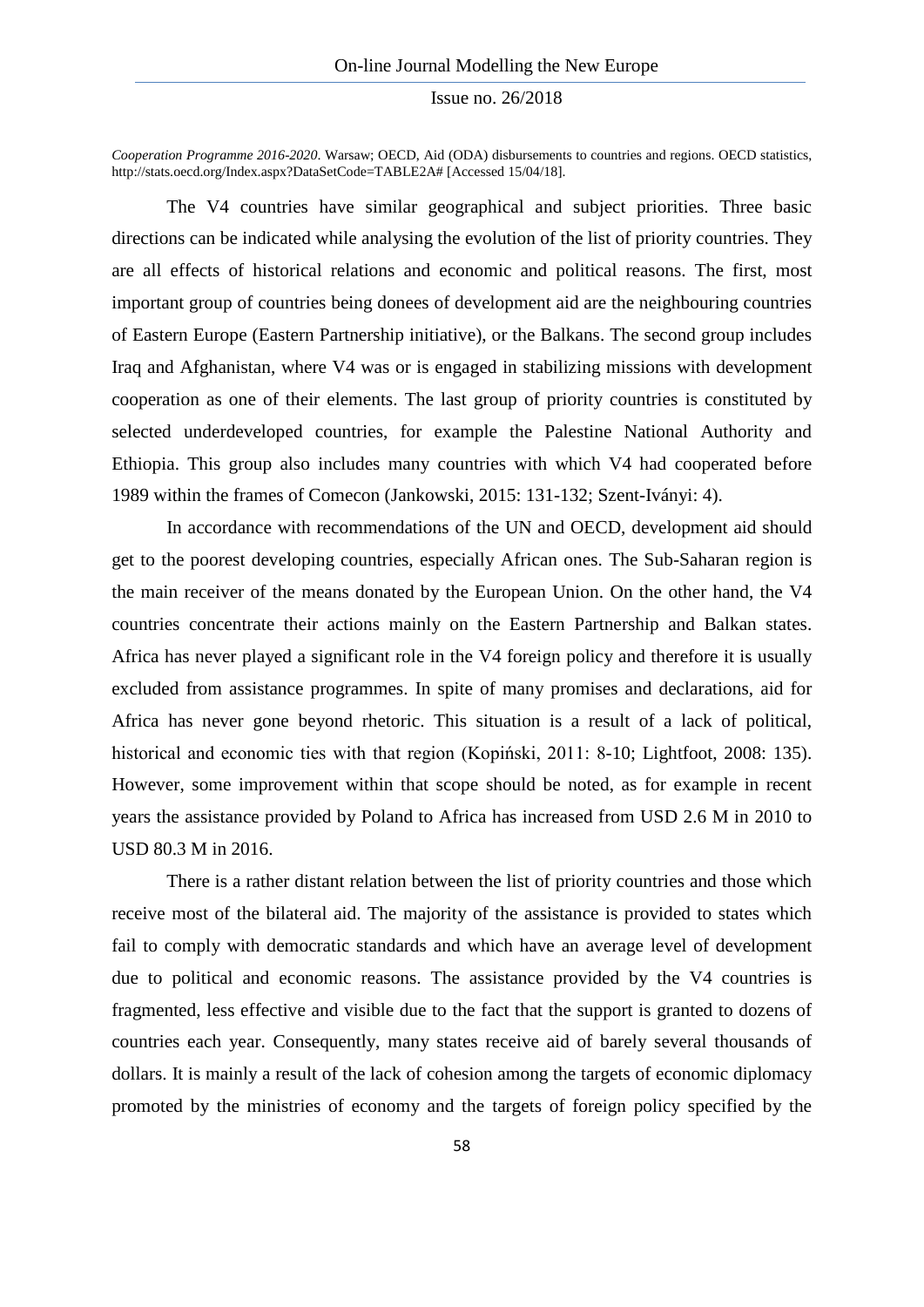ministries of foreign affairs (Jankowski, 2015: 132-134). Development assistance is considered to be a means of foreign policy for the creation of a positive image of donors, introducing stability and regional security, supporting democratization in the region, gaining favour of local elites and stimulating economic contacts (Olsen, 2005: 594; Szent-Iványi: 5).

The V4 countries also have a similar sector strategy. In spite of the relatively many declared subject priorities, the development cooperation programmes of V4 reserve a special role for the areas of democratization, human rights and system transformation. The abovementioned areas are especially visible in supporting the partners in Eastern Europe and the Balkans. Choosing them derives from the confidence of having a unique experience of political and economic transformation initiated after 1989 and therefore having an advantage over other donors. This confidence was enhanced after the Arab Spring, when the V4 countries offered their assistance to the states of Northern Africa. For example, Poland claimed Libya and Tunisia to be priority countries (Kugiel, 2012: 106-109).

The above-mentioned confidence is strengthened by the international community, which was expressed i.a. in the European Consensus on Development, stating that: "The EU will capitalize on new Member States' experience (such as transition management) and help strengthen the role of these countries as new donors" (O.J. EU 2006/C 46/01, 24 February 2006: point 33). In 2010, the European Commission published the European Transition Compendium. OECD shares the European Union's opinion. In the special review of Polish development assistance, DAC stated that: "Polish development assistance focuses on enhancement and promotion of democracy and good governance, human rights, sustainable development and civil society, particularly among its neighbours in Eastern Europe. Poland's own recent experience of transformation gives it a clear comparative advantage in its neighbourhood in these sectors" (OECD, 2010: 13).

#### **3. The changing context of development cooperation of the European Union**

While making assumptions for its development policy, the European Union must take into account numerous changes that have appeared in its environment, especially in the world economy, international relations, global problems and within itself. Those factors indicate the conditions for the functioning of development assistance of the European Union, especially the challenges it will face.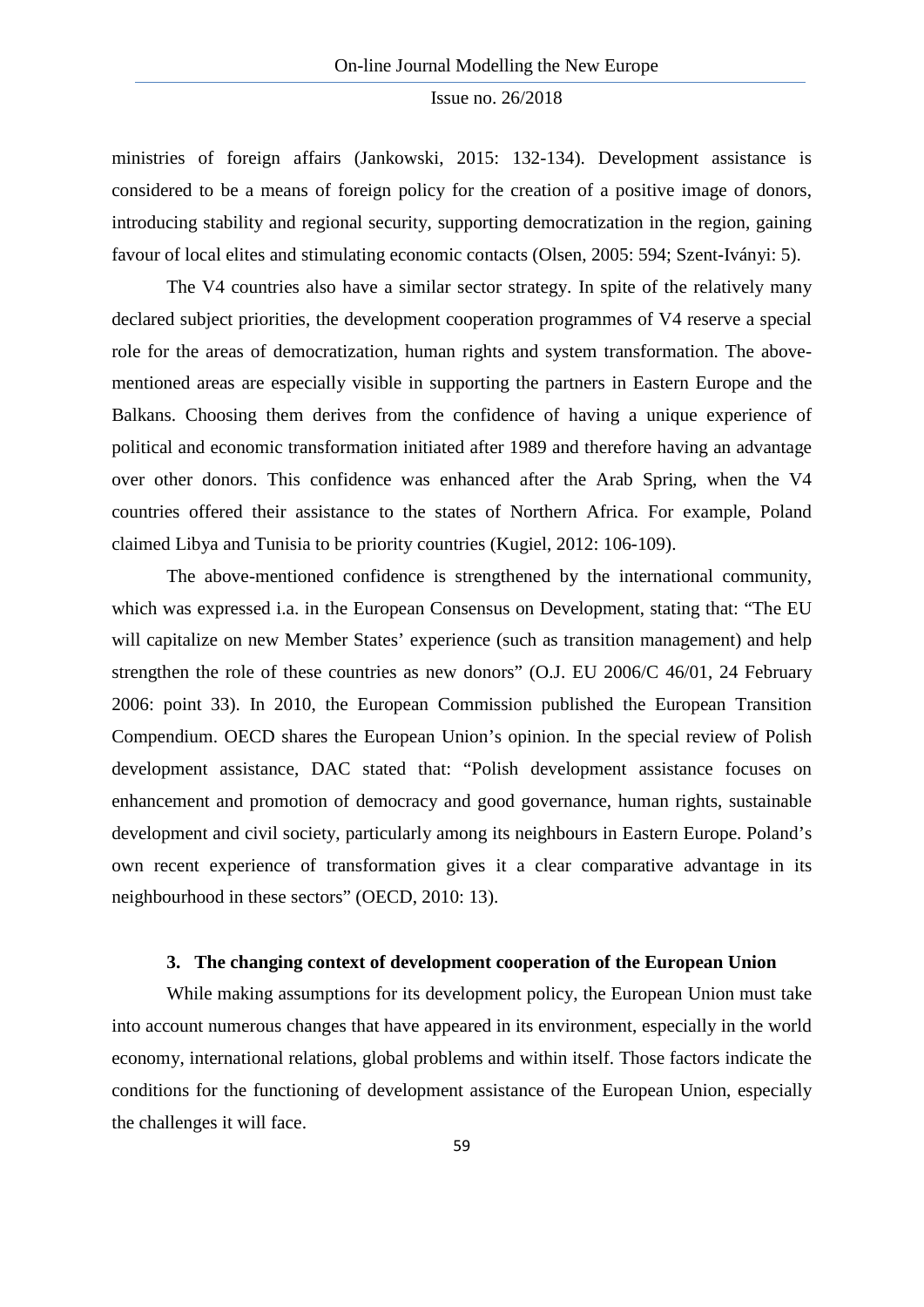The changes in economic and political balance of power, especially the growth of importance of emerging economies pursuing a greater role in global management cause the fact that the European Union is neither the only nor the most important partner of many developing countries. The role of the USA and Europe is decreasing, which leads us to a multipolar world. Within recent years, this process has considerably gained speed with BRIS states (Brasil, Russia, India and China), expected to constitute a third part of the world economy. The dynamic of cooperation among developing countries is governed by different rules and, therefore, the European Union loses its possibility to shape the internal situation of the countries of the South, which are presented with a different vision of economic development and political order, leading it to being perceived as alternative to the European Union. They offer significant financial assistance without interfering with the internal matters of each country. Especially China is more and more engaged in relations with developing countries, offering trade cooperation and political and economic support. Many developing countries are interested in the Chinese economic model due to the fact that on one hand it offers significant commercial effects, but on the other it does not interfere with their internal affairs and therefore poses no threat to authoritarian regimes (Mah, 2014: 9; Odén and Wohlgemuth, 2015:1; Pape, 2013: 729; Vaes and Huyse, 2016: 17).

Developing countries have undergone substantial changes becoming more diversified regarding the level of income and economic results. The economies of many of them have significantly grown in recent years, increasing their income to the intermediate level. Non-OECD countries are expected to constitute 60% of the world GDP in twenty years (Lundsgaarde, 2012: 706). In 2030, the states of the South will represent 70% of the world consumption and 80% of its middleclass. As a result of that, the development assistance plays a less and less important role in stimulating their economies, as its amount is smaller than other flows of capital, such as foreign direct investments and money sent by migrants (Odén and Wohlgemuth, 2015: 2-3). It is becoming necessary to adjust the means of cooperation and their diversity to new needs of developing countries, taking into consideration their social and economic conditions. Due to that, the discussion on the future of development cooperation concentrates on measures beyond the traditional development assistance, for example the stimulation of investments, trade etc. (Janus, Klingebiel and Paulo, 2014: 1).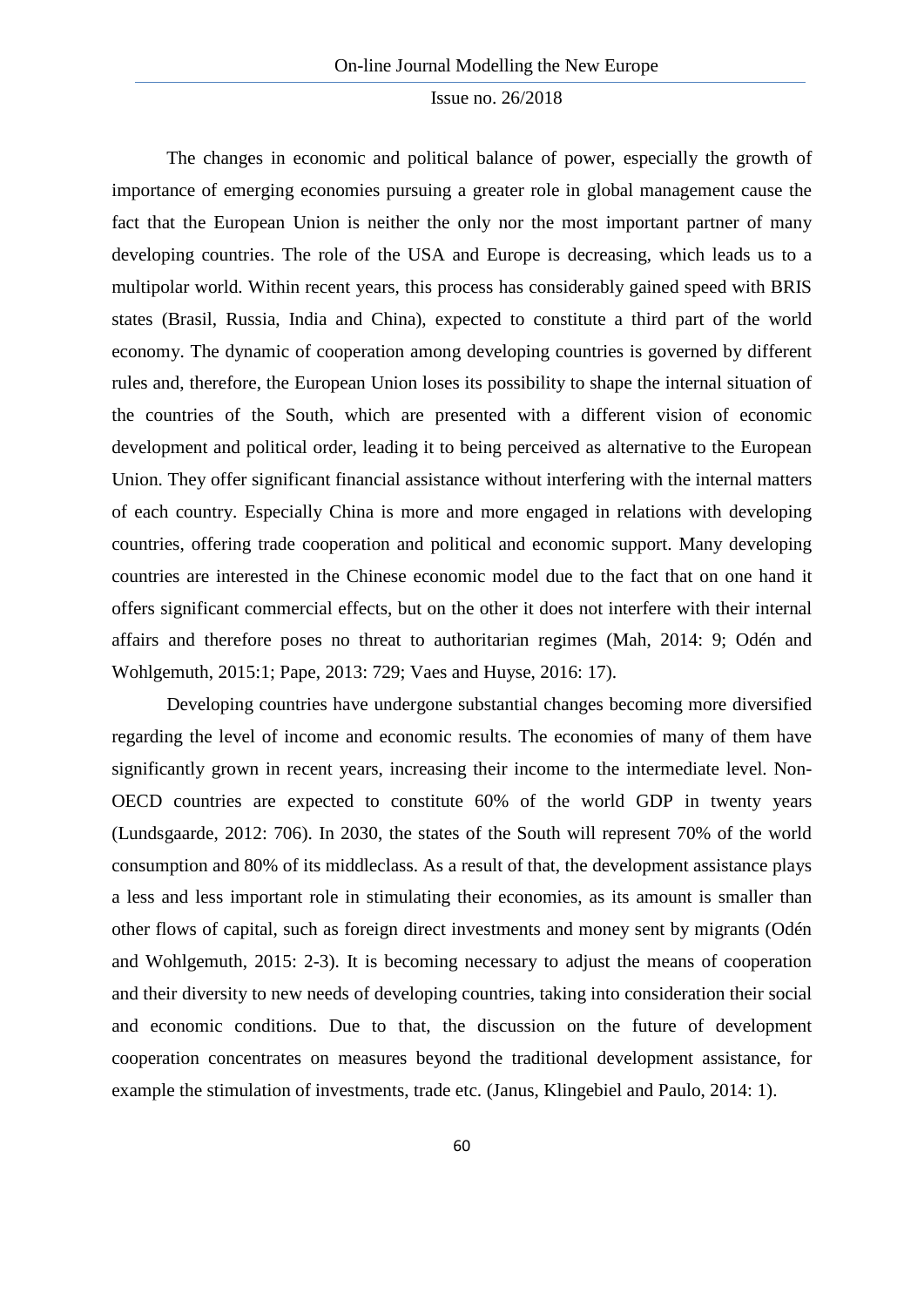On the other hand, many developing countries struggle against ferocious internal conflicts, political and economic instability. Poverty is one of the sources of threat to international security as it stimulates the radicalization of societies, generates terrorism, internal conflicts and migration. Consequently, the European Union must take into consideration the decrease in the security level, especially in its vicinity, in North Africa and the Middle East. Development assistance may be a precious measure for solving those problems. Development and security are strictly related to each other. It is claimed that security is a necessary condition of economic development (Bossuyt and Sherriff, 2017: 1). That statement was clearly underlined in the new Global Strategy on Foreign and Security Policy of the European Union. The document sets strategic assessments of the external actions of the European Union. The strategy underlines the direct relation between European security and the economic stability and welfare of the surrounding regions. The aims of sustainable development are to broadly specify the direction of all actions for the execution of the global strategy of the EU (High Representative of the Union for Foreign Affairs and Security Policy, 2016). However, there are doubts concerning the excessive integration of the targets of the development policy with security policy and migration control, which can impose limits on the means and their use for purposes other than social and economic development. Many measures combining development and security have been created in the last decade. It is estimated that between 2001 and 2010 the means combining those targets amounted to EUR 7.7 billion, which constitutes about 10% of all assistance means governed by the European Commission (CONCORD, 2017: 3; Merket, 2013: 90-91).

The next factor which should be taken into consideration is the changing context of cooperation for development. In 2015, the UN passed Agenda for Sustainable Development 2030 resolution, setting Sustainable Development Goals (A/RES/70/1), which substituted Millenium Development Goals. The new agenda includes 17 targets and 169 obligations. It is also wider and more ambitious than the previous ones, as it covers areas beyond fighting poverty, combining it with social development and environment protection. The new goals comprehensively cover many challenges of the contemporary world, from fighting poverty and hunger, through good quality of education, clean and accessible electrical energy, sustainable cities, equality of genders, limiting inequality, environment protection, climate change, to peace, justice and international partnership. By that, the Agenda covers matters so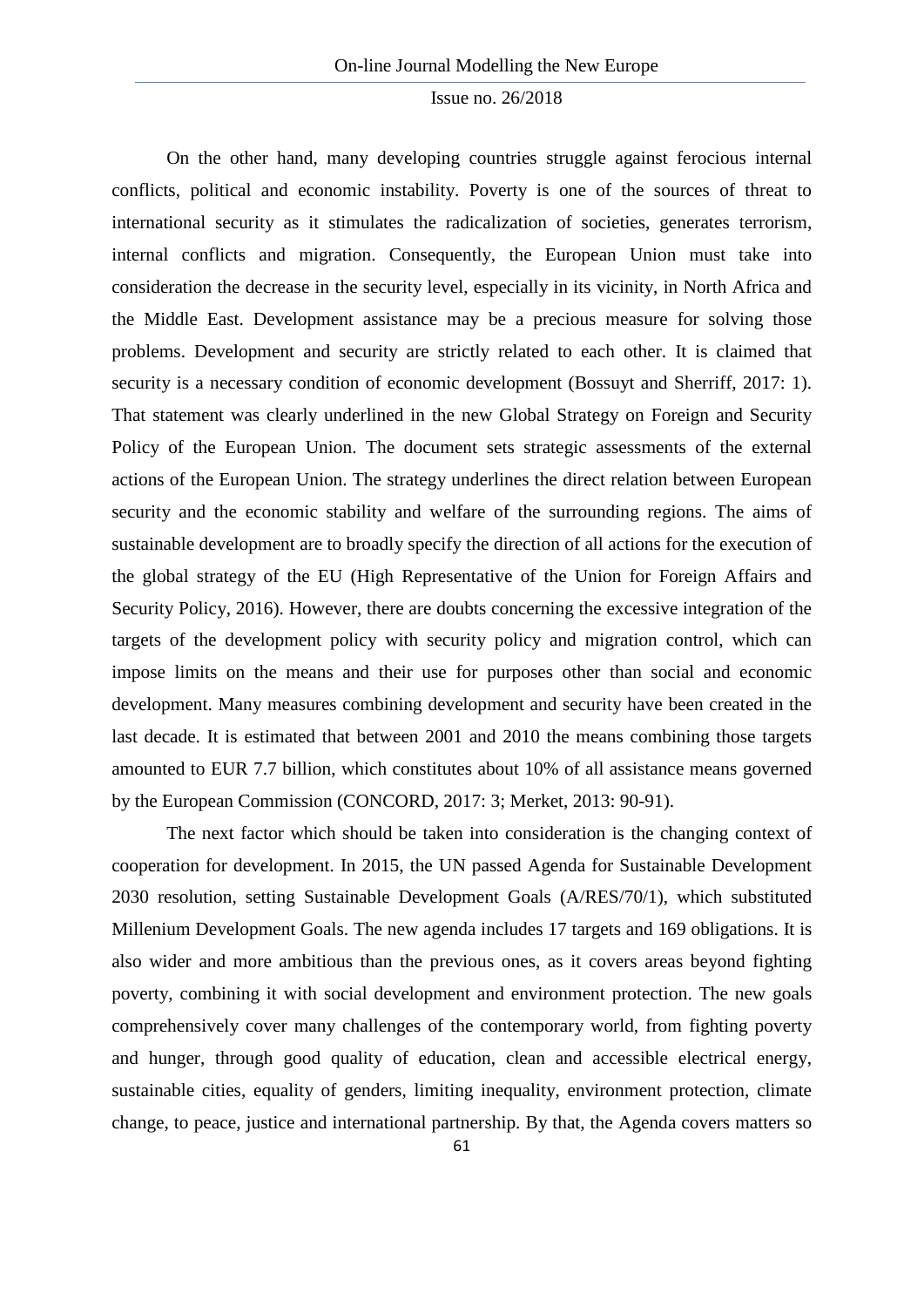far not directly included in development cooperation. At the same time, it is much more universal as it concerns all countries, independently of their level of development. The assistance donors and donees have the same rights and obligations within the scope of reaching those goals, which undermines the traditional division between givers and receivers. Finally, the agenda establishes a bigger role of the private sector, especially businesses and civic society (Venturi and Magro, 2016: 3-5).

The decisions made at the 2015 United Nations Climate Change Conference held in Paris (COP21) will be of major importance for the talks on the future form of the development cooperation of the European Union. The purpose of the conference was to conclude a common agreement among all countries of the world concerning climate change. It was the first time a global compromise on limiting climate change had been reached. The main arrangements of the agreement are the limitation of global warming and zero emission of greenhouse gases. It is especially important for developing countries as they are particularly vulnerable to the results of climate change such as drought, flood and other natural disasters. Non-sustainable and unjust use of natural resources also deepens inequality among countries.

Furthermore, the decisions made at the Third International Conference on Financing for Development in Addis Ababa in 2015 should also be taken into consideration. The conference hosted representatives of countries, international organizations, business and civic society. A number of initiatives was started in many areas including: technologies, entrepreneurship, taxation and climate change. The undertaking to increase the Official Development Assistance to the level of 0.7% GNI, including 0.20% for the least developed countries, was repeated (A/RES/69/313).

Significant changes have also appeared within the European Union. The entry into force of the Lisbon Treaty in 2009 significantly influences the functioning of European development cooperation. New legal frames and institutions were created to increase the importance of the EU on the international stage and to ensure the cohesion of its policy. Pursuant to the Lisbon Treaty, the EU policy in the area of development cooperation is conducted in accordance with the principles and goals of the EU, which includes support of peace and security, sustainable development, fighting poverty and protection of human rights. Eliminating poverty was stated to be the most important target of development cooperation.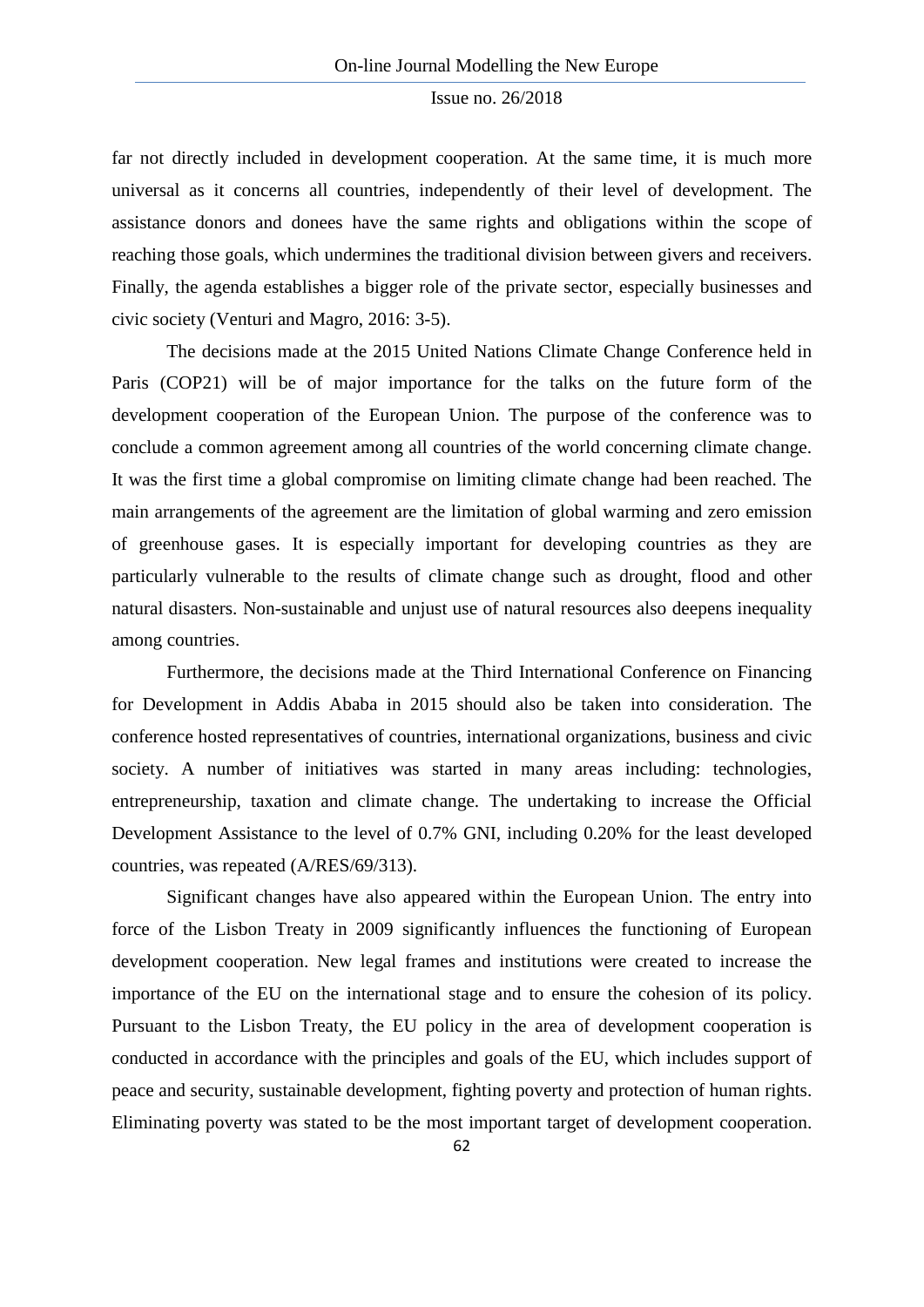Additionally, the necessity to keep the cohesion of the development policy and other policies was underlined, as the goals of development cooperation must be taken into consideration in all actions that might have influence developing countries. The treaty also introduced important internal reforms enhancing foreign policy. Signing the Lisbon Treaty resulted in creating the European External Action Service and the office of High Representative of the Union for Foreign Affairs and Security Policy, who is the vice-president of the European Commission at the same time. On the one hand, the implementation of the institutional reform brings hope of improvement in the functioning of the European development policy, particularly an increase in cohesion and coordination, but on the other hand, it raises concerns of developing countries related to misuse of development assistance and competence disputes (Nowik, 2011: 428-433).

Brexit is also an important factor shaping the development cooperation of the European Union. The perspective of Great Britain leaving the EU raises much uncertainty related to the future of development cooperation. Great Britain, after Germany and France, is the third biggest net contributor to the budget of the European Union, making it one of the most important actors creating EU policy. UK is also responsible for 15% of the  $11<sup>th</sup>$ European Development Fund and one of the major trade partners of developing countries. Leaving the EU and especially the cancellation of decisions regulating economic cooperation (general system of preferential tariffs, free trade agreements, trade partnership agreements) might mean a serious disruption of mutual trade. It might create considerable trade barriers for developing countries in their access to one of the most important markets. It might be particularly negative for the least developed countries and those relying on the British market, for example Belize (30% of export), Mauritius and Fiji (20% of export each). The costs of Brexit might also have a negative influence on the level of development assistance provided by Great Britain (Mendez-Parra, Papadavid and Te Velde, 2016: 2-5; Price, 2016; 499-507).

Another aspect worth mentioning is the economic crisis that affected the eurozone. It is an important factor limiting the ambition of the European Union within the frames of executing its international role and position. The above-mentioned challenges and ambitious goals require significant financial spending. At the same time, as a result of the economic crisis, the majority of member states tend to cut their expenditure, also in the area of development policy. It has repeatedly been a serious problem. For example, while working on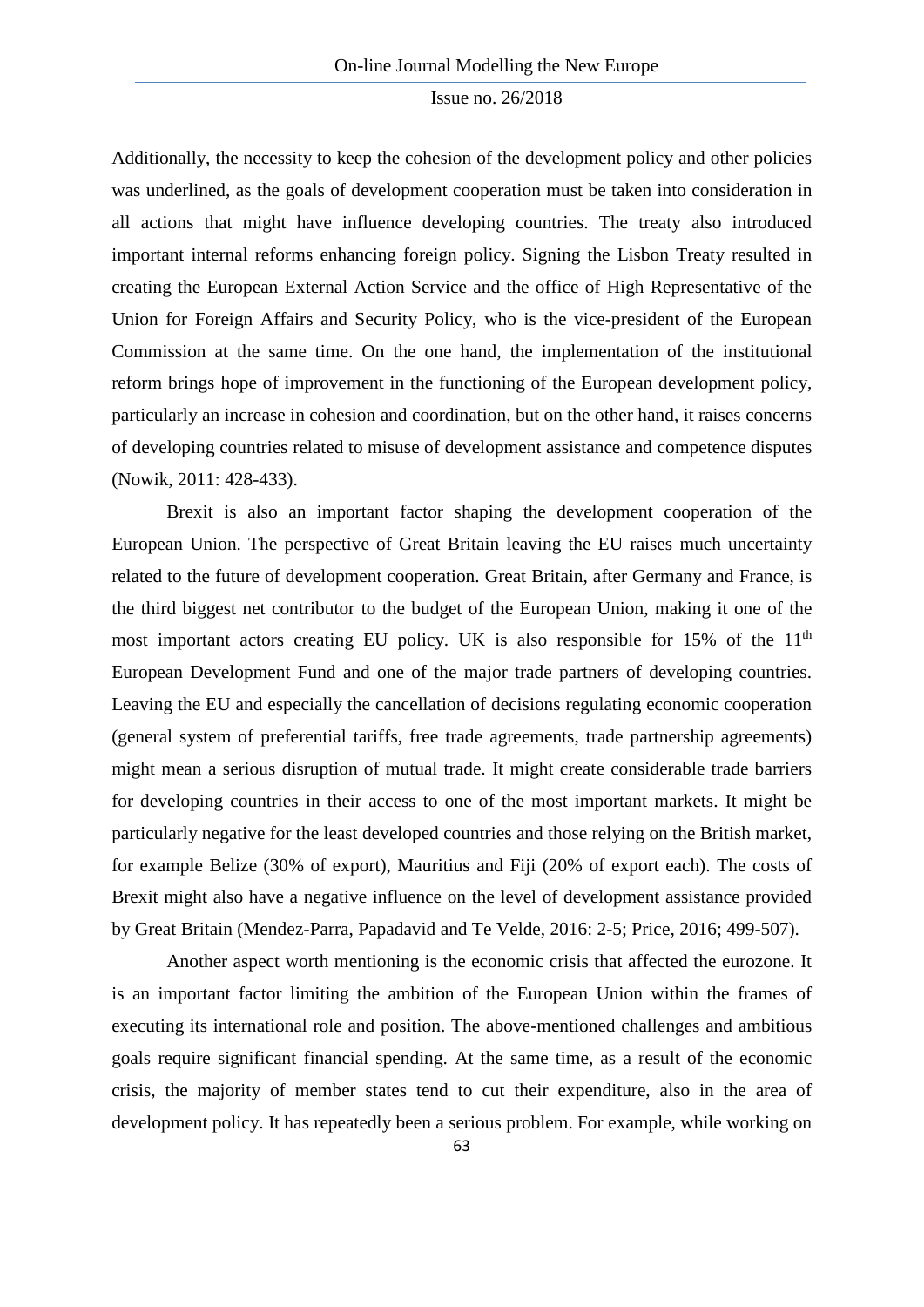the 11th European Development Fund, the European Commission presented a number of proposals for increasing assistance, but none of them was accepted by the member states and most them pressed for decreasing EU expenditure. In their letter to President Barosso, the leaders of Great Britain, Germany, France, Holland and Finland underlined that "The challenge for the European Union in the coming years will not be to spend more, but to spend better" (Kilnes, 2012: 2).

## **4. Potential directions of change in the development policy of the European Union**

The European Union took an active role in development of the Agenda for Sustainable Development and, due to that, it adopted a new development agenda with satisfaction, regarding it as fully compliant with its own values. The EU strives to be a pioneer in its execution. Sustainable development is one of the treaty-based principles of the European Union and its goal within the scope of external actions. However, the execution of the new development agenda might be a serious challenge. It is necessary to identify targets and policies. The agenda must be taken into consideration in all internal and external policies with a comprehensive approach tackling all goals of sustainable development, including the connections among three of its dimensions. In the external dimension, the development policy will play a major role in executing the programme of actions. Due to that, the New European Consensus on Development was adopted. It specifies a comprehensive approach within the scope of the programme of actions (COM(2016) 739; O.J. EU, C 210, 30 June 2017).

The ambitious goals of development cooperation require i.a. sufficient financial resources. A chance to execute them appears together with the currently commencing negotiations on the multiannual financial frame of the EU for the period 2021-2028. The official part of the negotiations will begin in May 2018. The most important matters to be settled are the size of the future funds dedicated to Official Development Assistance and the character of the financial instruments (Kugiel, 2018: 1).

Negotiations over the size of the future budget of the European Union seem to be particularly complicated. Currently, the multiannual financial frame (covering the period 2014-2020) constitute only 1.03% GNI of the European Union. The means earmarked for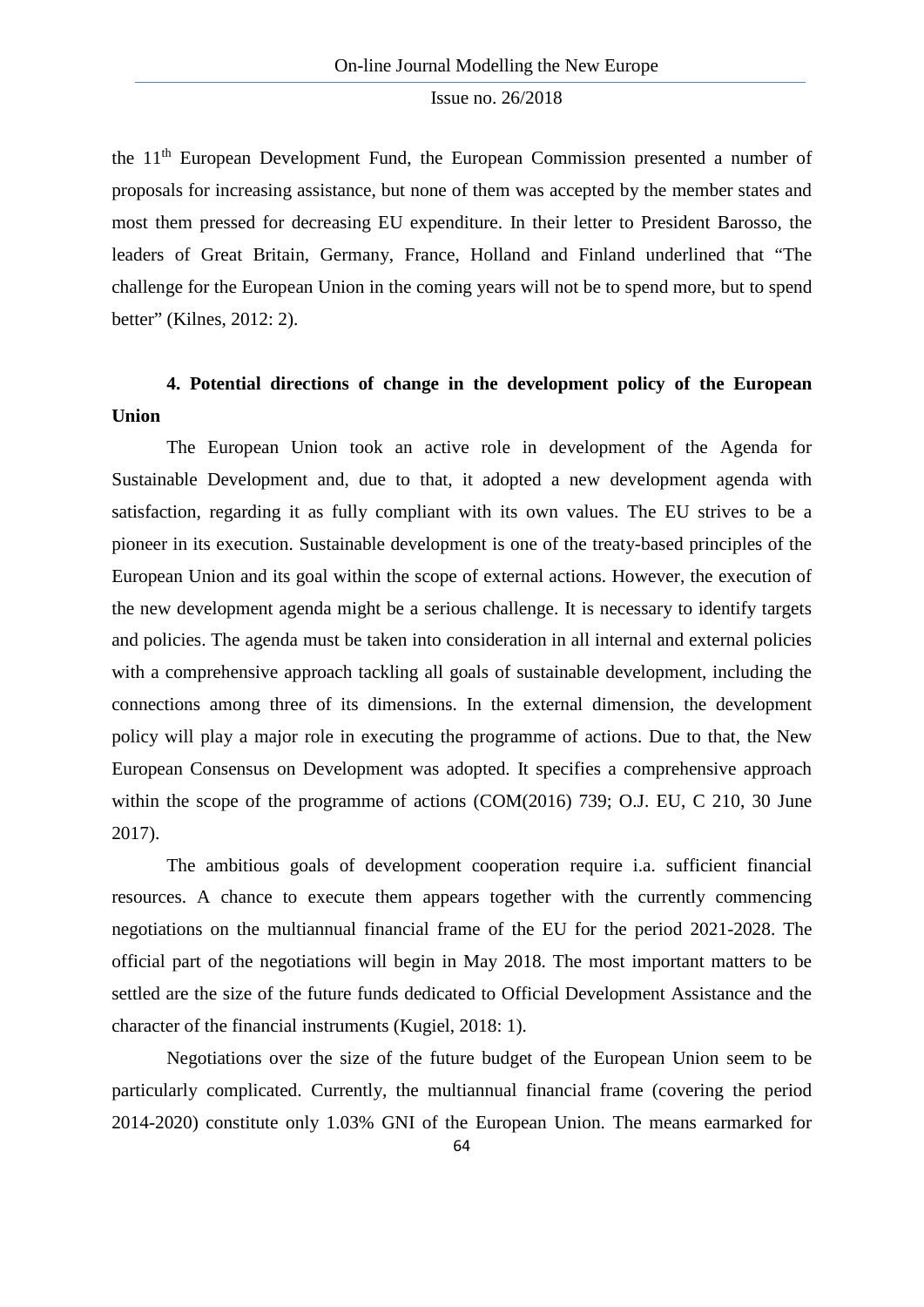external actions amount to 66.2 billion euros (Section IV – Global Europe), which constitutes about 6.12% of all measures in the current financial perspective. They are divided among eight financial instruments – four geographical, three subject-matter and one geographical and subject-matter. Not all of those instruments fulfil the criteria of the Official Development Assistance and there are not only developing countries among their beneficiaries. Moreover, the eleventh European Development Fund, currently excluded from the EU budget, holds 30.5 billion euros for ACP countries for the period between 2014 and 2020 (Kengyel, 2017: 8,12; Zajączkowski, 2013a: 650-651).

Those measures are disproportionately small compared to the ambitions and obligations of the European Union. Obliging the EU and the member states to spend 0.7% GNI on Official Development Assistance until 2030 would require an additional amount of about 40 billion euros. However, due to Brexit and the economic problems of many member states, it seems unlikely that the expenditure for external actions of the European Union will significantly increase. Because of that, the European Commission, in its communication issued in February 2018, suggested an increase in the current level of financing external instruments over the amount of 100 billion (COM(2018) 98 final: 17).

Apart from the level of development assistance, it is important how it is distributed. Currently, the instruments for financing external actions are seen as complicated and timeconsuming in management. Critics underline that the current external actions, including development cooperation, lack a strategic approach. The purpose of the reform of financial instruments should be their simplification, including a reduction in their numbers, which will allow for an increase in assistance efficiency and effectiveness (Di Ciommo, Sherriff and Bossuyt, 2017: 3-7). The new instruments should focus on executing long-distance goals such as liquidation of poverty, sustainable development or supporting democratic governments and human rights.

That is why it is recommended to establish an instrument whose expenditure would be fully qualified as ODA and a separate instrument for humanitarian aid. The purpose of the new instrument should be to support the execution of sustainable development goals (CONCORD, 2017: 8; Di Ciommo, Sherriff and Bossuyt, 2017: 7; OXFAM, 2018: 5-6, 11- 12). The simplification of instruments can be reached by including the European Development Fund in the Union's budget and joining it with the Development Cooperation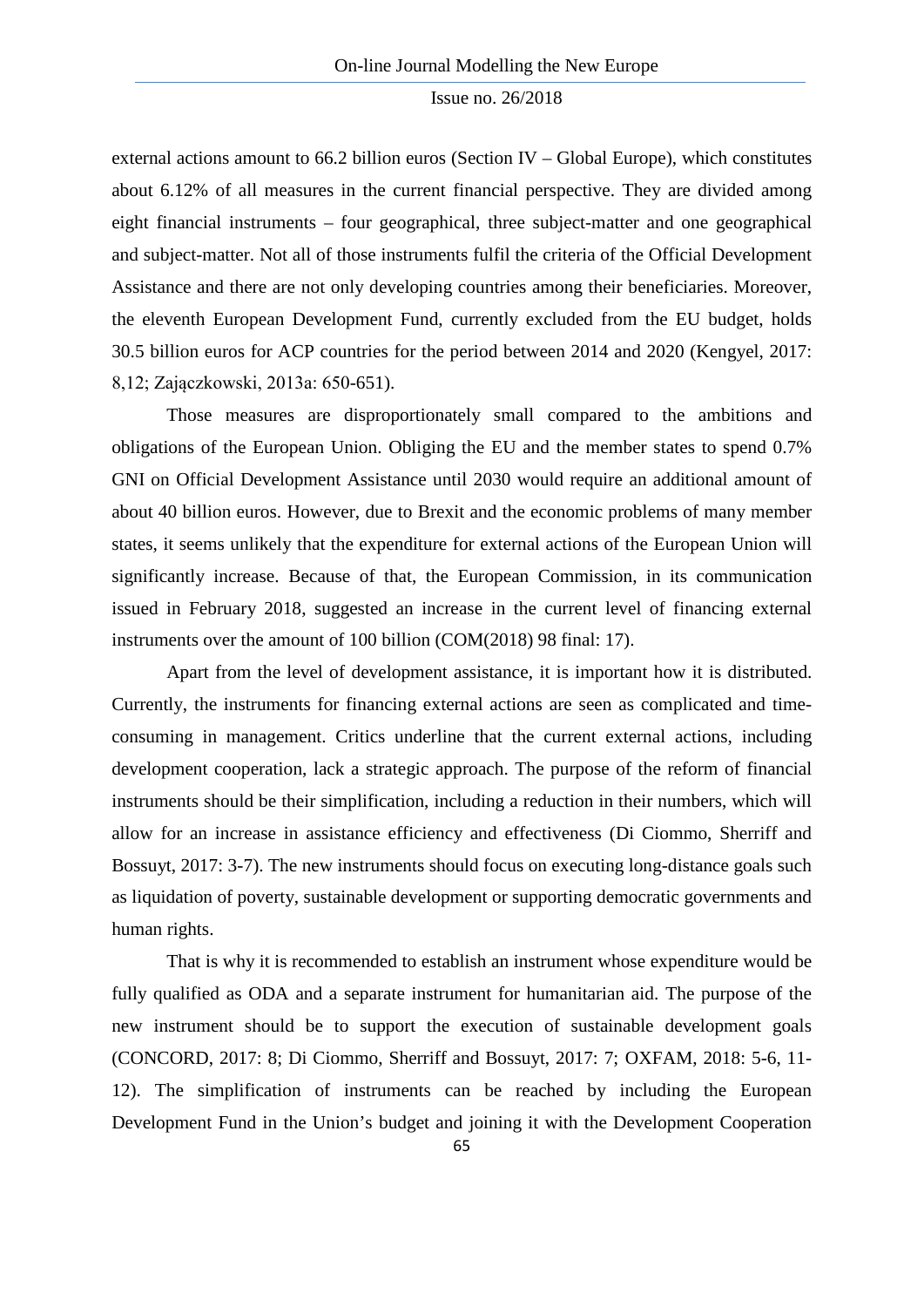Instrument. The discussion on it has continued from the early 1970s. Due to historical and political reasons, EDF works outside the EU budget. The special character of EDF was understandable at the moment of its creation in 1958, but currently there is no basis for it, especially because the differences between EDF-funded assistance and the EU budget are not clear anymore (Gaves, 2012: 1; Mackie, Klavert and Aggad, 2010: 8).

It is necessary to increase the effectiveness and flexibility of the measures used. Some experience in this matter is provided by the currently used fiduciary funds and financial instruments combining public and private means. However, the development assistance itself is insufficient and, therefore, it is crucial to prompt the activity of private and business donors. Good examples of such an approach are the EU External Investment Plan and the European Fund for Sustainable Development (Bossuyt and Sherriff, 2017: 3; Latek, 2017: 1- 3).

The problem with gathering sufficient financial resources and the diversity among developing countries causes the necessity to modify the rules of cooperation. The engagement of the European Union in development will be effective only if it is diversified and takes into consideration the possibilities, needs and problems of different groups of developing countries. That approach resulted in the adoption of the Agenda for Change. It involves treating the poorest countries, the economically vulnerable ones and those with limited perspectives of long-term development as priorities. The financial assistance should be spent on the basis of needs analyses, the capacity of the developing countries to generate their own financial resources, the efficiency in executing the assistance and its potential results. That all means the cancellation of assistance provided in the form of subventions. The Commission proposes providing diversified forms of assistance: technical assistance, preferential loans and commercial cooperation (COM(2011) 637 final: 5-12).

The New European Consensus on Development underlined the necessity to engender innovative cooperation with more advanced developing countries, including other than financial cooperation, as they often do not need any preferential form of support. Those countries are of significant importance for the European Union. On the one hand, they stabilize their regions and are valuable trade partners. On the other hand, due to a vast influence on global public goods and challenges, they are of crucial importance for the execution of Agenda 2030 (O.J. EU, C 210, 30 June 2017: 19-20).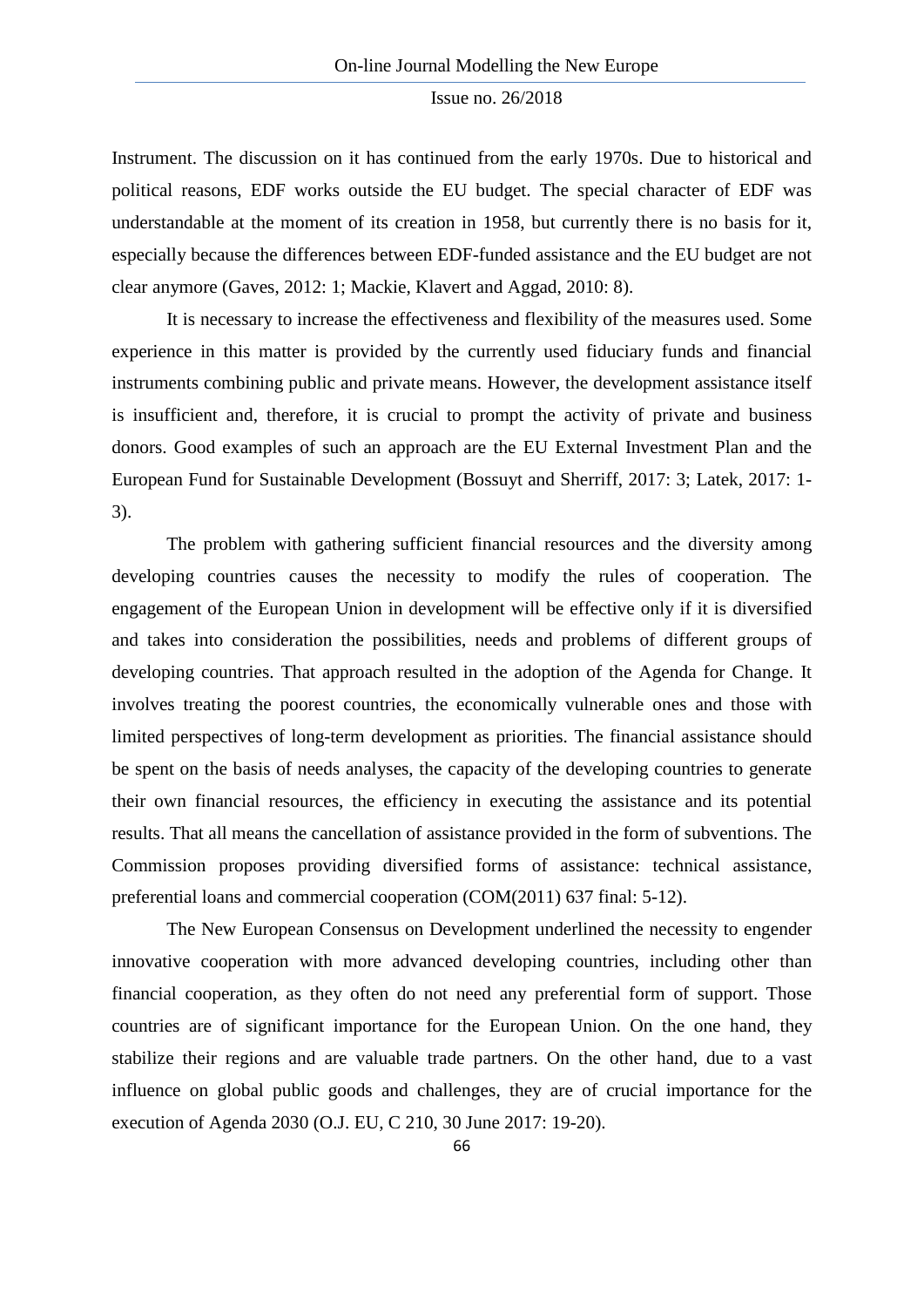The European Commission consequently decreases its support for the donees classified among the countries of middle and higher income. Part of the observers even claim that in the longer perspective it is possible that the financial assistance is completely cancelled for some developing countries (Herrero, et. al., 2015: 19). At the same time, the European Union adopted a number of regional (for example concerning the Caribbean and the Pacific regions) and subregional (for example: Horn of Africa, Sahel) strategies setting the rules of cooperation, including development cooperation (Carbone, 2013: 750). The negative consequences of that action must also be taken into consideration. Critics of the new development policy of the EU indicate their inadequateness. In accordance with the criteria developed by the World Bank, 81% of poor people live in countries with a medium income. In spite of relatively good economic rates, many of those countries are vulnerable to disruptions. The least developed countries in turn usually have no efficiency and capacity to effectively use the measures, which can limit the effectiveness of assistance. Consequently, in spite of the declared pursue to liquidate poverty, that goal may be reached only in part (Herbert, 2012: 8-10; Markova, 2013: 11).

Cooperation between the European Union and the countries of Africa, the Caribbean and the Pacific will be subject to change. Official negotiations concerning the future of cooperation will begin in August 2018. The communication of 2016 presents possible options for cooperation and preferences towards them. The first likely scenario assumes resigning from signing a new agreement and further cooperation with ACP states in the present form. In such a case, the relations with ACP as a whole would be substituted with more effective cooperation with particular regional groups or concentrate on selected matters or the countries in biggest need. The second scenario involves prolonging the Cotonou Agreement after its review and update. That option of cooperation will not ensure the necessary cohesion and will not take advantage of the growing regionalism in the ACP states. The last cooperation scenario assumes signing a framework agreement with a whole group of ACP states and detail agreements with single regions. The framework agreement would set general assumptions and goals of cooperation, while the regional agreements would include specific provisions related to political, economic and development cooperation, adjusting to the needs and characteristics of each region (JOIN(2016) 52 final: 29-30; Kugiel and Wnukowski, 2015: 38-40).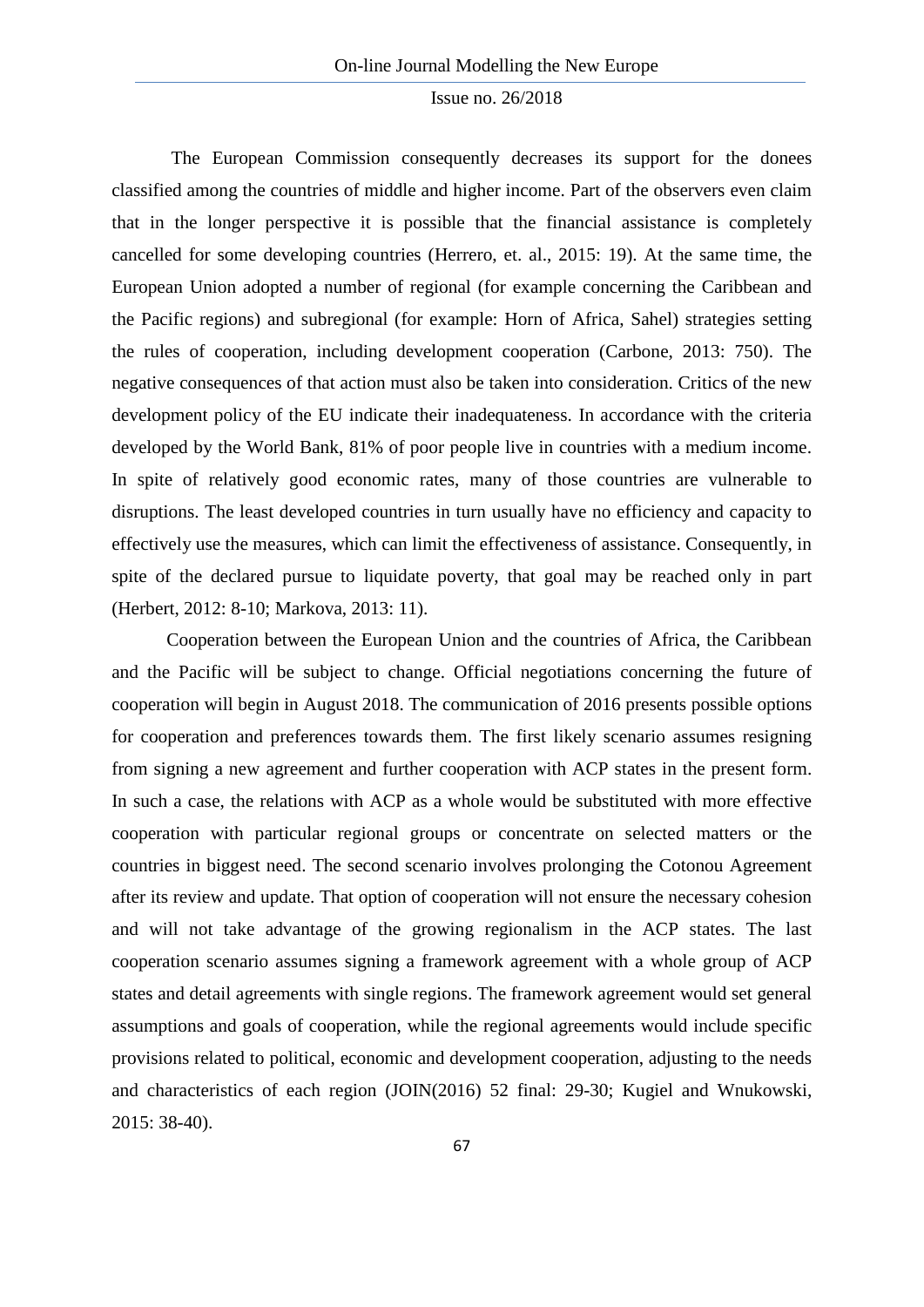#### **5. Summary: challenges and opportunities for V4 countries**

Changes within international development cooperation, especially those related to the policy of the European Union, create a number of challenges for the states of the Visegrád Group. One of the possible answers to them is the preservation of the present development policy in an unchanged form. In spite of the declared will to execute the goals of sustainable development, the V4 states are not obliged to actually do so. Lack of execution does not cause any negative legal consequences, as the international obligations related to development cooperation are soft law only. These would not be the first not executed declarations of the V4 states on development assistance (for example: the obligation on the level of assistance). On the one hand, it would allow for further use of development assistance for own political and economic reasons related to Eastern Europe and the Balkans and some financial savings due to the lack of need to increase the assistance level. Such an option would surely mean the marginalization of the V4 in the matter, being one of the key elements of international relations. It would particularly have a negative impact on the image of the V4 and its position in the European Union, for which development assistance is one of the most important elements of foreign policy. It would also deteriorate contacts between the V4 and developing countries. Lack of solidarity with developing countries and neutrality towards the efforts of the European Union would also make it difficult to convince Western European states to more intensively engage in V4 projects, for example within the Eastern Partnership. Therefore, the more probable decision is the one of wider engagement in the execution of the new development agenda (Kugiel, 2015: 2). Such a scenario forces the introduction of a number of changes, for which the V4 countries do not seem to be ready.

Undoubtedly one of the biggest challenges faced by the V4 is the lack of political will, which limits both activities and financial resources. Political elites perceive development cooperation more as an unwanted obligation deriving from membership of the EU, OECD or other international organizations, than as an independent instrument of the state's foreign policy. This results in international cooperation being of secondary importance to the foreign policy of the V4. Lack of political will limits social awareness, causes little engagement of the civic society and lack of knowledge on threats deriving from global problems i.a. poverty or climate change. The public opinion of the V4 still sees their countries as poor and struggling against a number of economic and social problems.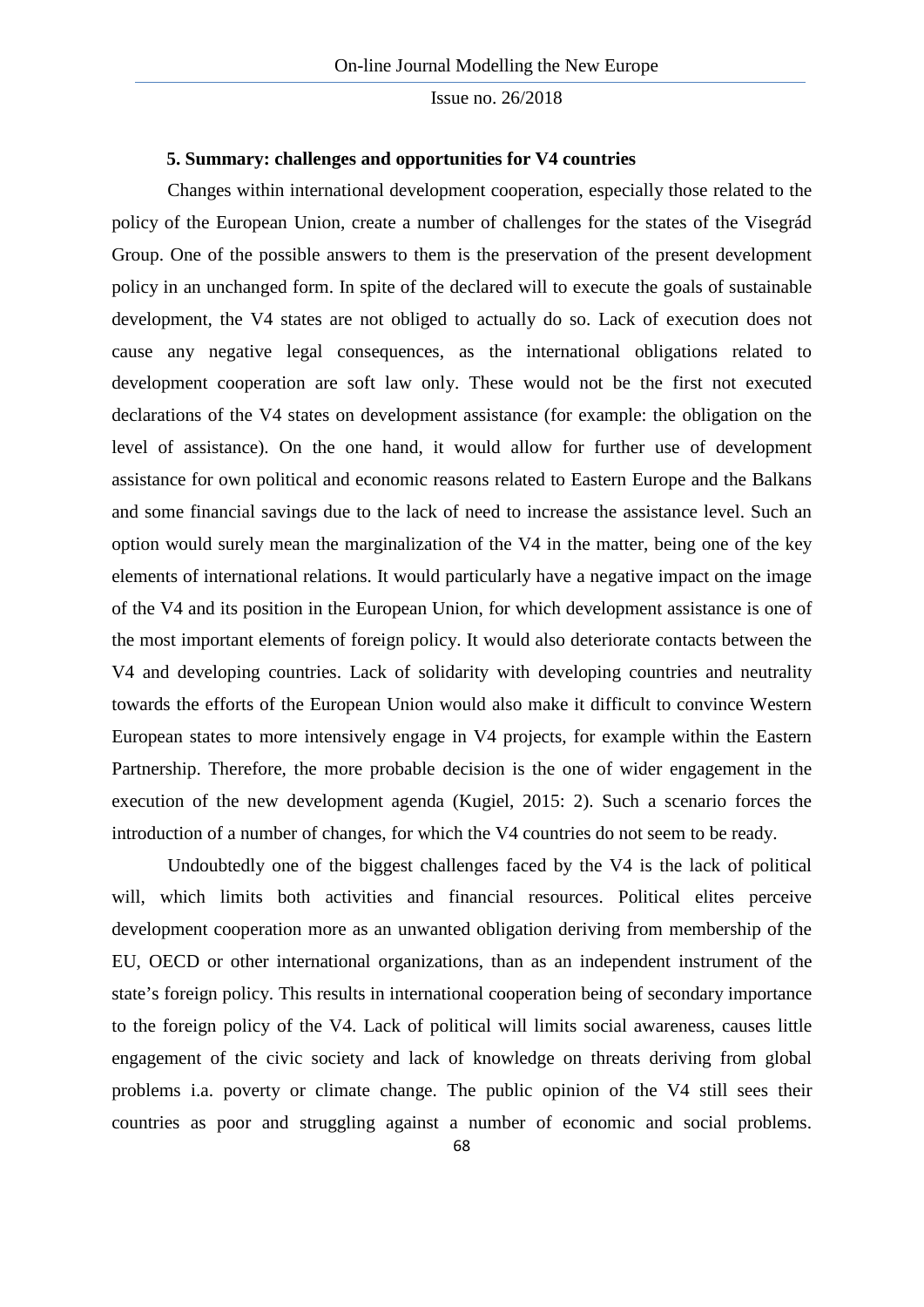Consequently, politicians do not risk any decision on leading a more intensive development policy as they are afraid of the negative reaction of society. Lack of political will entails lack of knowledge and administrative capacity. The V4 personnel working on the execution of the development cooperation policy is incomparably smaller than the one in Western European countries. Its shortage is deepened by the high level of staff rotation. Consequently, there is lack of experience, knowledge and institutional memory (Lightfoot, 2008: 130-131; Szent-Iványi and Tétényi, 2013: 829).

The V4 countries should consider the development of new subject areas and selecting new priority countries. A question should be raised whether the V4 has correctly identified and understood their comparative advantage. What is the transformation experience and how can it be shared with other countries? The specialization selection of the V4 countries is controversial. First of all, the selection of supported areas seems unconsidered. The high selfassessment of the V4 in the area of transformation and democracy-building is not confirmed by international analyses. Consequently, there is no consistent concept of implementation of operational goals assessments. Second of all, the selected areas bring minor contributions to development, fighting poverty and improving the situation of societies in developing countries. There is only an indirect relation between those sectors and economic and social development (Jankowski, 2015: 75; Kugiel, 2012: 116). It must also be considered that developing countries might not be interested in economic and political transformation. Third of all, there is no evidence that sharing transformation experience is effective. Ondrej Horky uses the word "myth" to describe it. The concept of system transformation is more an element of rhetoric covering real national interests (Horký, 2012: 27). Due to the above, it seems reasonable to develop new sectors corresponding to the goals of sustainable development and other international obligations. Developing countries, especially those of Sub-Saharan Africa, are more interested in the V4 experience in education, agriculture and development of rural areas. The V4 should also consider modifying the list of their priority countries. Currently, the list is too long in comparison with the limited financial resources, which results in fragmentation and the invisibility of the V4 as donors. It is recommended to select a group of 3-4 African countries on which the effort and resources would be focused. The basis for their selection should be constituted by: the level of their democracy, respecting human rights, level of poverty, rate of human development and historical and contemporary ties. V4 states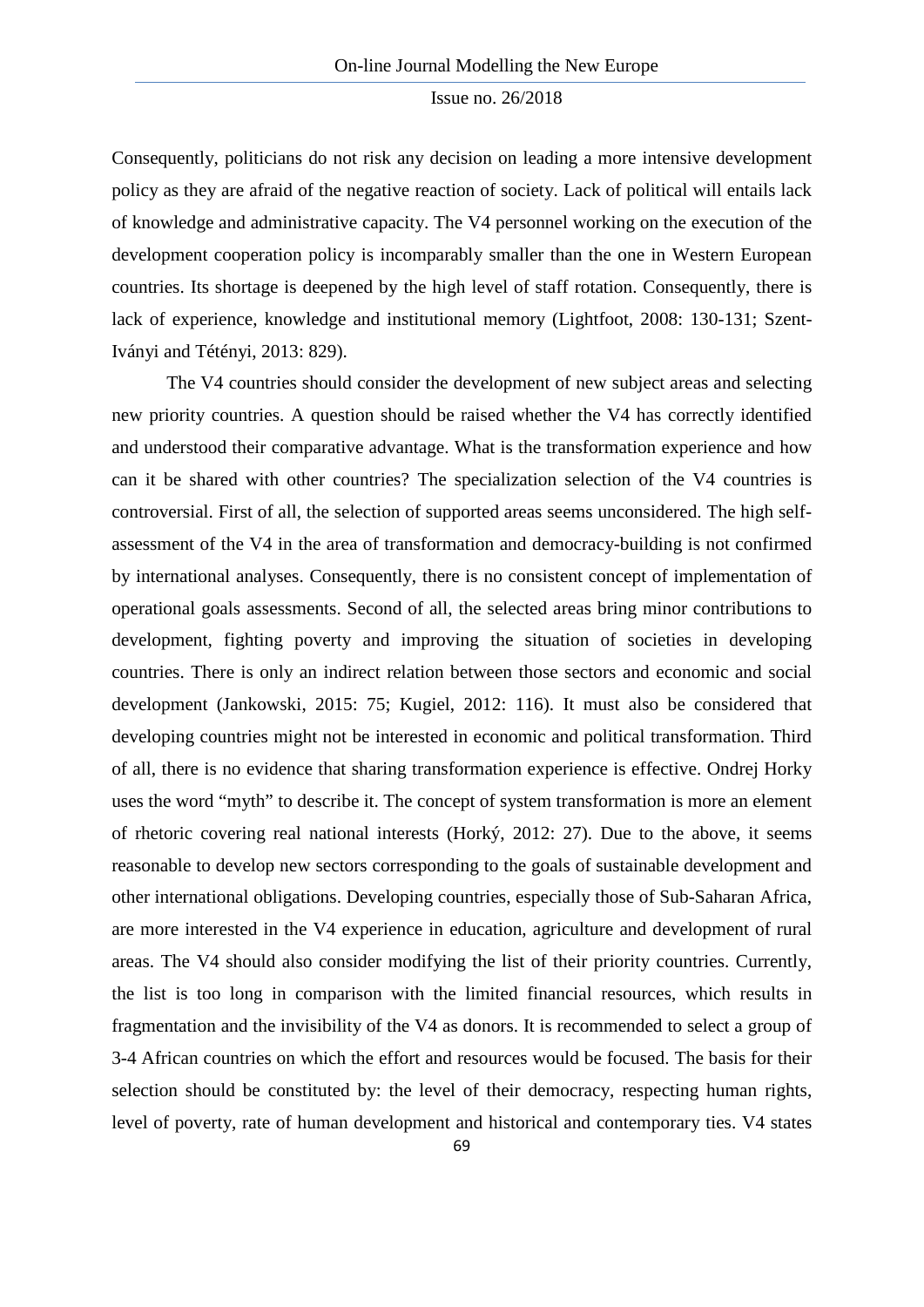do not have a vision of their relations with African countries and their action are of limited and random by character. Although the majority of V4 countries claim that African countries are their priority, they are in fact practically marginalized (Zajączkowski, 2013b: 4-5). An increase in diplomatic activity of the V4 in Africa is an opportunity to reverse that tendency. It might be gained with bilateral meetings and the adoption of activation programmes for trade, for example Polish "GoAfrica" and Hungarian "Opening to the South" (Cibian, 2017: 12).

The V4 countries should make an effort to increase their financial means earmarked for development assistance. It will be the result of increasing their contribution to the EU, as a consequence of Brexit. Additionally, the possible budgeting of the EDF might result in the V4 countries losing their foregoing preferential contribution pattern for calculating the level of contribution of each country. Some funds can be moved from agricultural policy or cohesion policy to external actions, which would be unprofitable for the V4 countries, which are the biggest receivers of the EU funds (Kugiel, 2018: 2; Kugiel and Wnukowski, 2015: 51). The above would result in an increase in multilateral development assistance on which the V4 have no influence. Therefore, it is suggested to increase the measures dedicated to bilateral aid.

The V4 countries should increase their activity within the institutions of the European Union which decide on development cooperation. Over 70% of V4 ODA is distributed through the EU structures. In spite of such importance of the European Union, the V4 countries are almost totally insignificant in assemblies working on development assistance. Only by active participation in works on the reform of the policy and its execution after 2020 will the V4 be able to really create the policy of the European Union.

The creation of a common assistance programme of the V4 is a chance to overcome some of the above-mentioned problems. Wider cooperation would result in V4 actions being more effective and the V4 position stronger (Zajączkowski, 2013b: 4). V4 countries can be inspired by the Scandinavian Nordic+ programme and the Visegrad 4-Eastern Partnership Programme (V4EaP) launched by the International Visegrad Fund. Execution of common actions can be held by lack of mutual trust, particularly the reluctance of some V4 countries towards the Polish ambition to be the leader of the group (Kugiel, 2012: 114-115, 118).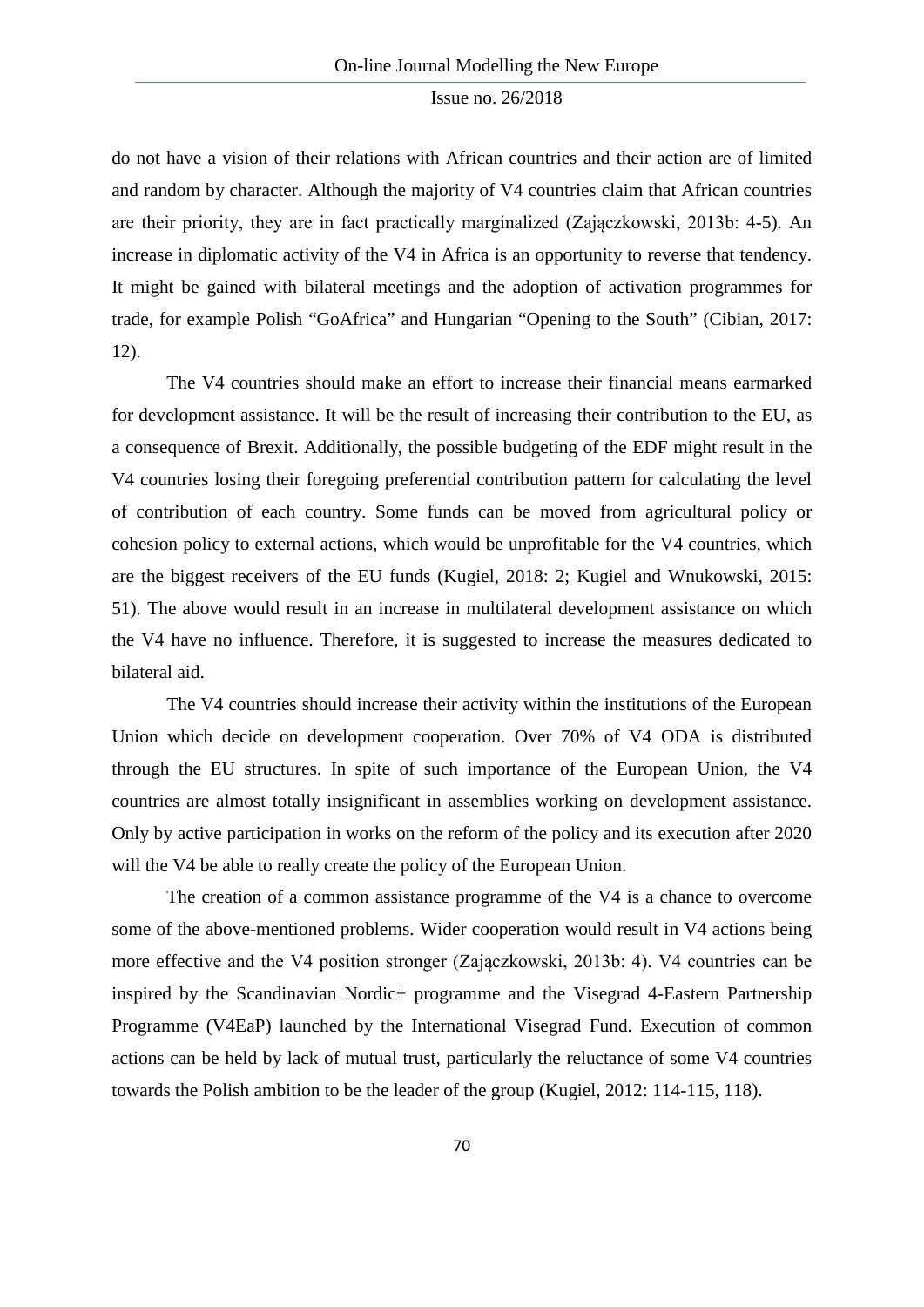#### **Bibliography**

• *Addis Ababa Action Agenda of the Third International Conference on Financing for Development (Addis Ababa Action Agenda). Resolution adopted by the General Assembly on 27 July 2015*. A/RES/69/313.

• BOSSUYT, J. and SHERRIFF, A. (2017), Strategically financing an effective role for the EU in the world: first reflections on the next EU budget. ECDPM Making policies work, *ECDPM* [Online] Available from: [http://ecdpm.org/wp-content/uploads/MFF-Paper-](http://ecdpm.org/wp-content/uploads/MFF-Paper-September-2017.pdf)[September-2017.pdf](http://ecdpm.org/wp-content/uploads/MFF-Paper-September-2017.pdf) [Accessed 15/04/18].

• CARBONE, M. (2007) *The European Union and International Development*. London: Routledge.

• CARBONE, M. (2013) Rethinking ACP-EU Relations After Cotonou: Tensions, Contradictions, Prospects. *Journal of International Development*, Vol. 25 Issue 5, pp. 742- 756.

• CIBIAN, S. (2017) Central and Eastern Europe and Sub-Saharan Africa Prospects for Sustained Re-engagement. *Research Paper*, Chatham House, the Royal Institute of International Affairs,  $[Online]$  Available from: [https://www.chathamhouse.org/sites/files/chathamhouse/publications/research/2017-05-24](https://www.chathamhouse.org/sites/files/chathamhouse/publications/research/2017-05-24-cee-sub-saharan-africa-cibian.pdf) [cee-sub-saharan-africa-cibian.pdf](https://www.chathamhouse.org/sites/files/chathamhouse/publications/research/2017-05-24-cee-sub-saharan-africa-cibian.pdf) [Accessed 15/04/18].

• *Communication from the Commission to the European Parliament, the European Council and the Council: A new, modern Multiannual Financial Framework for a European Union that delivers efficiently on its priorities post-2020*. Brussels, 14.2.2018 COM(2018) 98 final.

• *Communication from the Commission to the European Parliament, the Council, the European Economic and Social Committee and the Committee of the Regions: Increasing the impact of EU Development Policy: an Agenda for Change*. Brussels, 13.10.2011 COM(2011) 637 final.

• *Communication from the Commission to the European Parliament, the Council, the European Economic and Social Committee and the Committee of the Regions: Next steps for a sustainable European future. European action for sustainability*. Strasbourg, 22.11.2016 COM(2016) 739 final.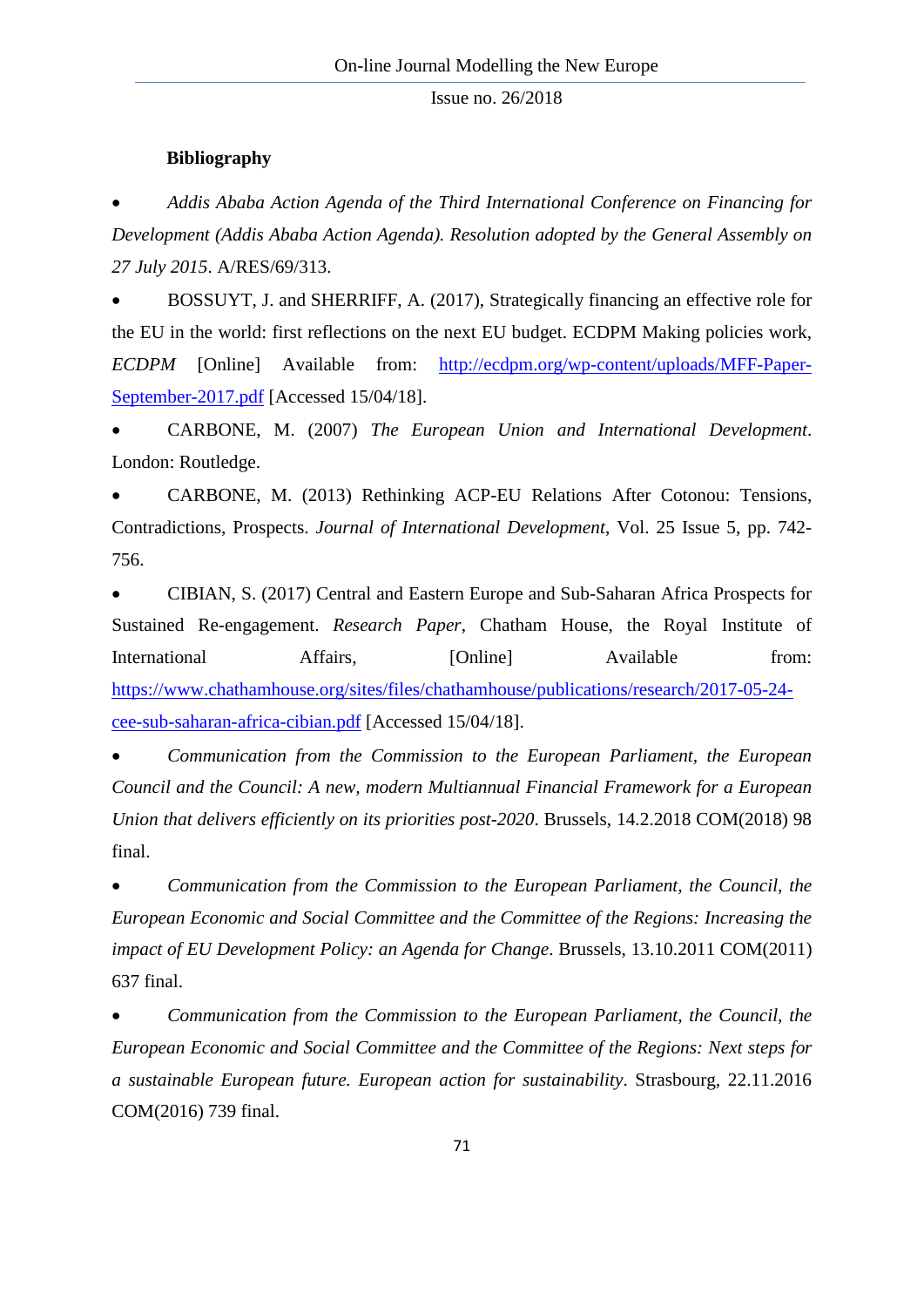• CONCORD (2017) Making the case for strong EU development cooperation budget in the next Multiannual Financial Framework. CONCORD Europe Position [Online]. Available from: [https://concordeurope.org/wp-content/uploads/2017/12/CONCORD-](https://concordeurope.org/wp-content/uploads/2017/12/CONCORD-Position-on-MFF-post2020.pdf?56c6d0&56c6d0)[Position-on-MFF-post2020.pdf?56c6d0&56c6d0](https://concordeurope.org/wp-content/uploads/2017/12/CONCORD-Position-on-MFF-post2020.pdf?56c6d0&56c6d0) [Accessed 15/04/18].

• DI CIOMMO, M., SHERRIFF, A. and BOSSUYT J. (2017) The dynamics of EU budget negotiations for external action. Towards a 'single' instrument? *Briefing Note*. [Online], No. 99. Available from: http://ecdpm.org/wp-content/uploads/ECDPM-2017- Briefing-Note-Dynamics-EU-Budget-Negotiations-External-Action.pdf [Accessed 15/04/18].

• GAVES, M. (2012) Replenishing the 11th European Development Fund. *Background Note* [Online]. Available from: [https://www.odi.org/sites/odi.org.uk/files/odi](https://www.odi.org/sites/odi.org.uk/files/odi-assets/publications-opinion-files/7904.pdf)[assets/publications-opinion-files/7904.pdf](https://www.odi.org/sites/odi.org.uk/files/odi-assets/publications-opinion-files/7904.pdf) [Accessed 15/04/18].

• GRIMM, S. and HARMER, A. (2005) *Diversity in donorship: the changing landscape of official humanitarian aid. Aid donorship in Central Europe*, Humanitarian Policy Group, Overseas Development Institute, [Online] Available from: <https://www.odi.org/sites/odi.org.uk/files/odi-assets/publications-opinion-files/275.pdf> [Accessed 15/04/18]

• HERBERT, S. (2012) Reassessing aid to middle-income countries: the implications of the European Commission's policy of differentiation for developing countries. *Working Paper* [Online], No. 349. Available from: [https://www.odi.org/sites/odi.org.uk/files/odi](https://www.odi.org/sites/odi.org.uk/files/odi-assets/publications-opinion-files/7710.pdf)[assets/publications-opinion-files/7710.pdf](https://www.odi.org/sites/odi.org.uk/files/odi-assets/publications-opinion-files/7710.pdf) [Accessed 15/04/18].

• HERRERO, A. et. al. (2015) Implementing the Agenda for Change, An independent analysis of the 11th EDF programming: key findings, *Briefing Note*. 2015 [Online]. No. 77. Available from: [http://ecdpm.org/wp-content/uploads/BN-77-Implementing-Agenda-Change-](http://ecdpm.org/wp-content/uploads/BN-77-Implementing-Agenda-Change-September-2015-ECDPM.pdf)[September-2015-ECDPM.pdf](http://ecdpm.org/wp-content/uploads/BN-77-Implementing-Agenda-Change-September-2015-ECDPM.pdf) [Accessed 15/04/18].

• High Representative of the Union for Foreign Affairs and Security Policy (2016) *Shared Vision, Common Action: A Stronger Europe A Global Strategy for the European Union's Foreign And Security Policy* [Online]. Available from: [https://europa.eu/globalstrategy/sites/globalstrategy/files/eugs\\_review\\_web.pdf](https://europa.eu/globalstrategy/sites/globalstrategy/files/eugs_review_web.pdf) [Accessed 15/04/18].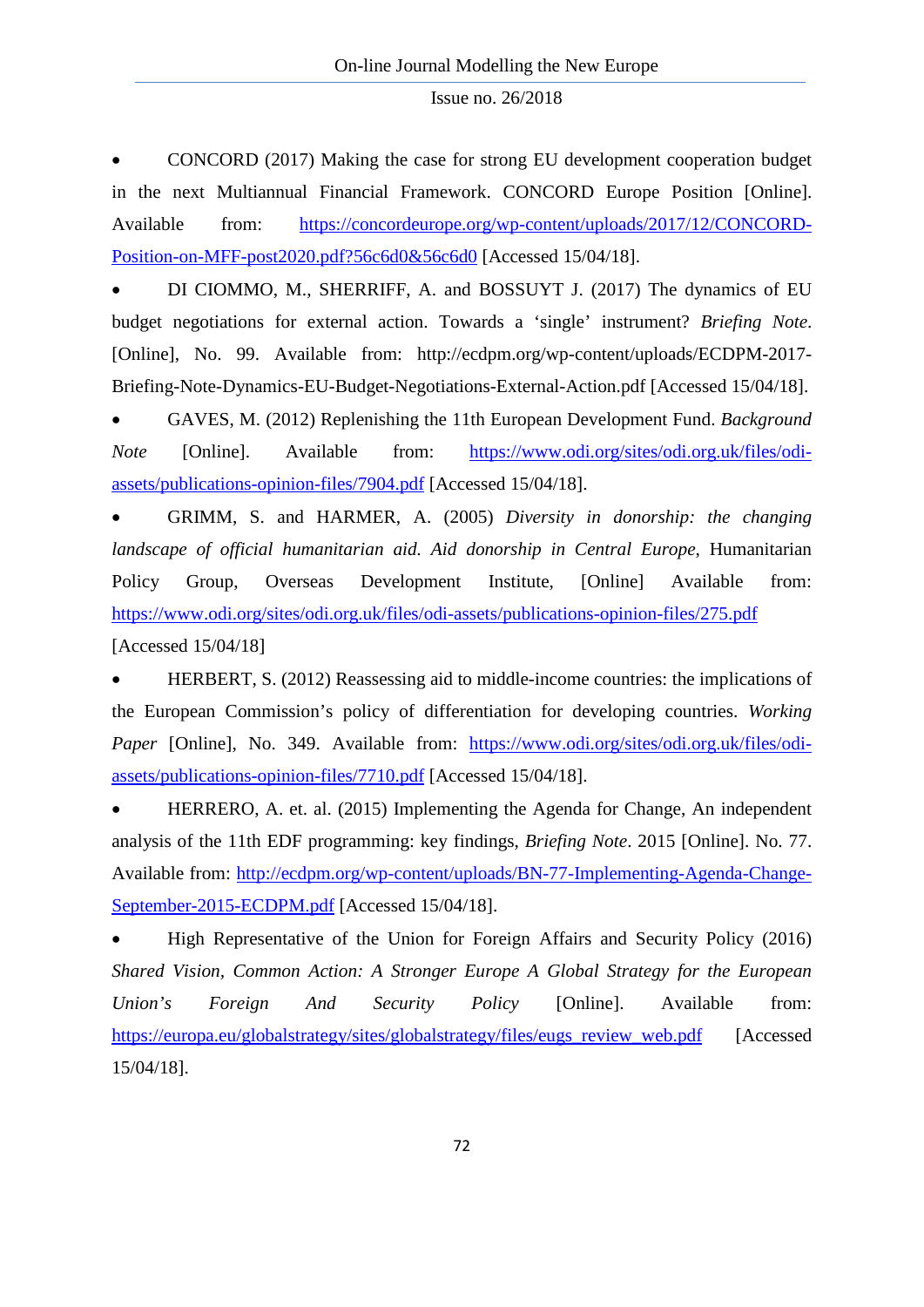• HORKÝ, O. (2012) The Transfer of the Central and Eastern European 'Transition Experience' to the South: Myth or Reality? *Perspectives on European Politics and Society*, Vol. 13, No. 1 (April), pp. 17–32.

• HORKÝ, O. and LIGHTFOOT, S. (2012) From Aid Recipients to Aid Donors? Development Policies of Central and Eastern European States. *Perspectives on European Politics and Society*, Vol. 13, No. 1 (April), pp. 1–16.

• JANKOWSKI, B. (2015) *Udział Polski w międzynarodowej współpracy na rzecz rozwoju*. Warszawa: Wydawnictwo Uniwersytetu Kardynała Stefana Wyszyńskiego.

• JANUS, H., KLINGEBIEL, S. and PAULO, S. (2014) "Beyond Aid" and the Future of Development Cooperation. [Online] *Briefing Paper*. No. 6. [https://www.die](https://www.die-gdi.de/uploads/media/BP_6.2014_.pdf)[gdi.de/uploads/media/BP\\_6.2014\\_.pdf](https://www.die-gdi.de/uploads/media/BP_6.2014_.pdf) [Accessed 15/04/18].

• *Joint Communication to the European Parliament and the Council: A renewed partnership with the countries of Africa, the Caribbean and the Pacific*. Strasbourg, 22.11.2016 JOIN(2016) 52 final.

• *Joint Declarations European Parliament, Council European, Commission: Joint statement by the Council and the representatives of the governments of the Member States meeting within the Council, the European Parliament and the Commission. New European Consensus on Development - 'Our world, our dignity, our future'*. O.J. EU, C 210, 30 June 2017.

• *Joint statement by the Council and the representatives of the governments of the Member States meeting within the Council, the European Parliament and the Commission on European Union Development Policy: 'The European Consensus'*. O.J. EU 2006/C 46/01, 24 February 2006.

• KENGYEL, Á. (2017) *The next Multiannual Financial Framework (MFF) and its Duration*. In-Depth Analysis requested by the BUDG committee [Online]. Available from: [http://www.europarl.europa.eu/RegData/etudes/IDAN/2017/603798/IPOL\\_IDA\(2017\)60379](http://www.europarl.europa.eu/RegData/etudes/IDAN/2017/603798/IPOL_IDA(2017)603798_EN.pdf) [8\\_EN.pdf](http://www.europarl.europa.eu/RegData/etudes/IDAN/2017/603798/IPOL_IDA(2017)603798_EN.pdf) [Accessed 15/04/18].

• KOPIŃSKI, D. (2011) Visegrad countries' development aid to Africa: beyond the rhetoric. *PCSA Working Papers Series*. [Online] No. 4. Available from: [http://files.africanstudies.webnode.com/200002556-](http://files.africanstudies.webnode.com/200002556-16405173a1/Visegrad_countries_development_aid_to_Africa_beyond_the_rhetoric.pdf)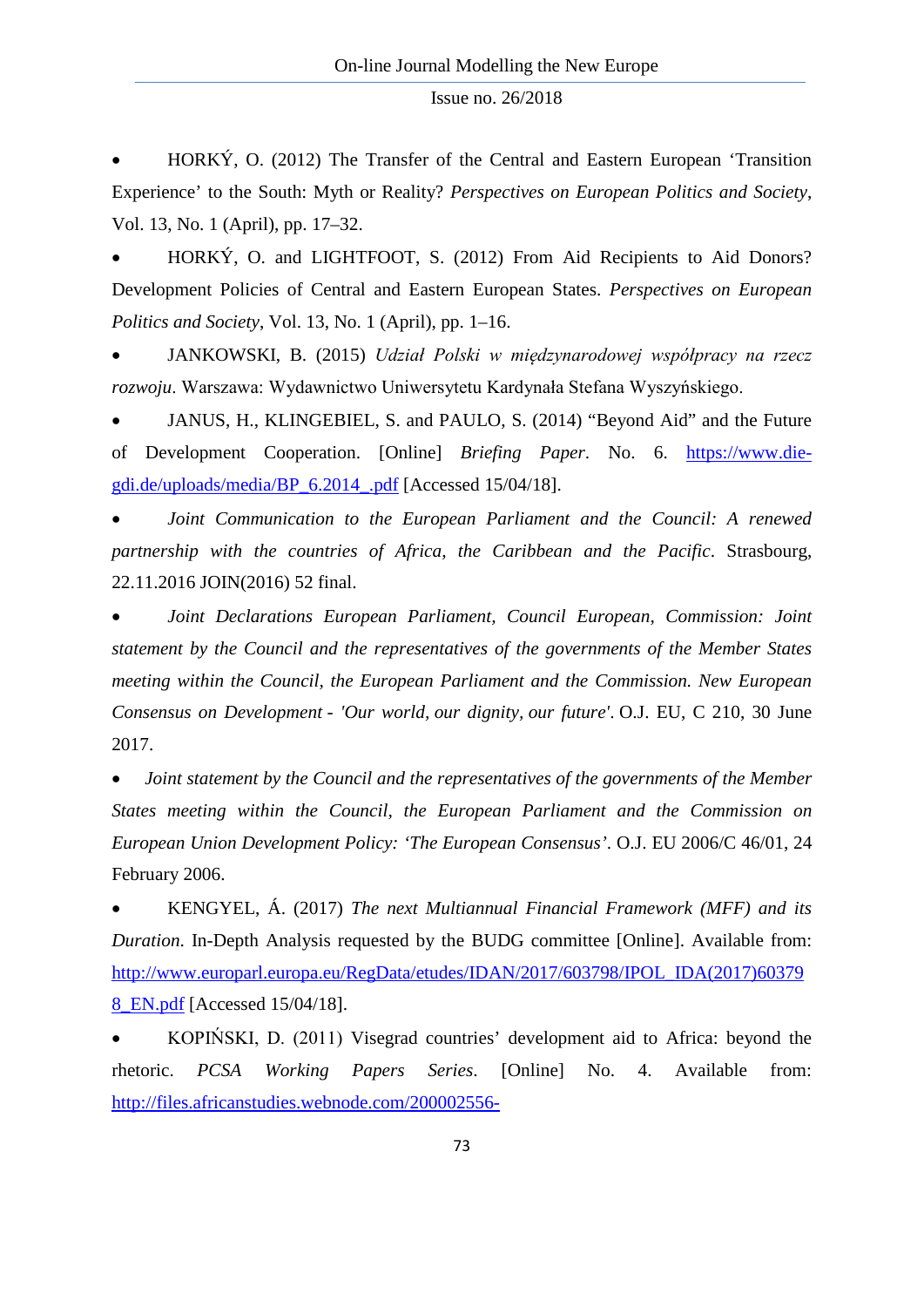[16405173a1/Visegrad\\_countries\\_development\\_aid\\_to\\_Africa\\_beyond\\_the\\_rhetoric.pdf](http://files.africanstudies.webnode.com/200002556-16405173a1/Visegrad_countries_development_aid_to_Africa_beyond_the_rhetoric.pdf) [Accessed 15/04/18].

• KUGIEL, P. (2012) The Development Cooperation Policies of Visegrad Countries – An Unrealised Potential. *The Polish Quarterly of International Affairs*, no. 4, pp.101-121.

• KUGIEL, P. (2015) Sustainable Development Goals and Post-2015 Development Agenda. *Bulletin*. [Online], No. 83 (815). Available from: [https://www.pism.pl/files/?id\\_plik=20407](https://www.pism.pl/files/?id_plik=20407) [Accessed 15/04/18].

• KUGIEL, P. (2018) *EU Development Cooperation Policy in the post-2020 Budget.* [Online], No. 33 (1104). Available from: [https://www.pism.pl/files/?id\\_plik=24105](https://www.pism.pl/files/?id_plik=24105) [Accessed 15/04/18].

• KUGIEL, P. and WNUKOWSKI D. (2015) Przyszłość partnerstwa UE–AKP po 2020 r. – perspektywa Polski, Polski Instytut Spraw Międzynarodowych, [Online], Available from: [http://www.pism.pl/files/?id\\_plik=21203](http://www.pism.pl/files/?id_plik=21203) [Accessed 15/04/18].

• KILNES, U. (2012) Billions less for development? Analysing drivers and consequences of possible 'zero growth' scenarios for the 11th European Development Fund 2014-2020. *Briefing Note*. No. 35 [Online], Available from: [http://ecdpm.org/wp](http://ecdpm.org/wp-content/uploads/2013/10/BN-35-Less-Development-Analysing-Consequences-European-Development-Fund-2012.pdf)[content/uploads/2013/10/BN-35-Less-Development-Analysing-Consequences-European-](http://ecdpm.org/wp-content/uploads/2013/10/BN-35-Less-Development-Analysing-Consequences-European-Development-Fund-2012.pdf)[Development-Fund-2012.pdf](http://ecdpm.org/wp-content/uploads/2013/10/BN-35-Less-Development-Analysing-Consequences-European-Development-Fund-2012.pdf) [Accessed 15/04/18].

• LANCASTER, C. (2007) *Foreign Aid: Diplomacy, Development, Domestic Politics*. Chicago: The University of Chicago Press.

• LATEK, M. (2017) European Fund for Sustainable Development (EFSD), *Briefing*, European Parliamentary Research Service [Online]. Available from: [http://www.europarl.europa.eu/RegData/etudes/BRIE/2016/595837/EPRS\\_BRI%282016%29](http://www.europarl.europa.eu/RegData/etudes/BRIE/2016/595837/EPRS_BRI%282016%29595837_EN.pdf) [595837\\_EN.pdf](http://www.europarl.europa.eu/RegData/etudes/BRIE/2016/595837/EPRS_BRI%282016%29595837_EN.pdf) [Accessed 15/04/18].

• LIGHTFOOT, S. (2008) Enlargement and the Challenge of EU Development Policy. *Perspectives on European Politics and Society*, Vol. 9, No. 2, pp. 128–142.

• LUNDSGAARDE, E. (2012) The future of European development aid. *Futures*, Vol. 44, No. 7 (Special Issue: Welfare Futures, September) pp. 704-710.

MACKIE, J., KLACERT, H. and AGGAD F. (2010) Bridging the credibility gap Challenges for ACP-EU relations in 2011. *Policy and Management Insights*. [Online], No.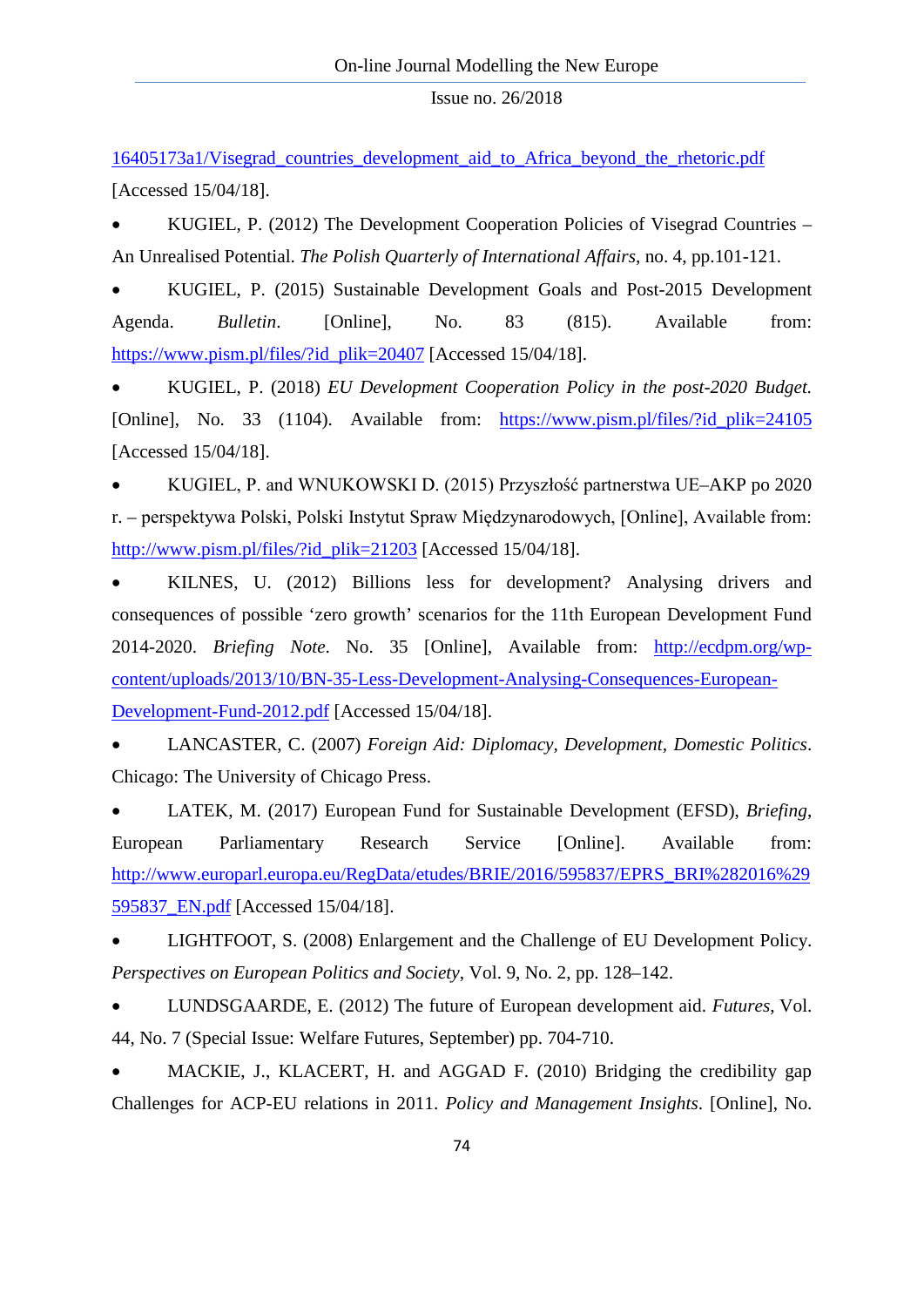77. Available [http://ecdpm.org/wp-content/uploads/2013/10/Bridging-Credibility-Gap-](http://ecdpm.org/wp-content/uploads/2013/10/Bridging-Credibility-Gap-Challenges-ACP-EU-Relations-2011.pdf)[Challenges-ACP-EU-Relations-2011.pdf](http://ecdpm.org/wp-content/uploads/2013/10/Bridging-Credibility-Gap-Challenges-ACP-EU-Relations-2011.pdf) [Accessed 15/04/18].

MAH, L. (2014) Reshaping European Union development policy: collective choices and the new global order. *Working Papers CEsA*, [Online] No. 130. Available from: [https://pascal.iseg.utl.pt/~cesa/files/Doc\\_trabalho/WP130.pdf](https://pascal.iseg.utl.pt/%7Ecesa/files/Doc_trabalho/WP130.pdf) [Accessed 15/04/18].

• MARKOVA, M. (2013) Scientific or political? Options for the 11th European Development Fund allocation method. Background Note [Online]. Available from: <https://www.odi.org/sites/odi.org.uk/files/odi-assets/publications-opinion-files/8450.pdf> [Accessed 15/04/18].

• MENDEZ-PARRA, M., PAPADAVID, P. And TE VELDE, D.W. (2016) Brexit and development How will developing countries be affected? Overseas Development Institute, [Online] Available from: [https://www.odi.org/sites/odi.org.uk/files/resource](https://www.odi.org/sites/odi.org.uk/files/resource-documents/10685.pdf)[documents/10685.pdf](https://www.odi.org/sites/odi.org.uk/files/resource-documents/10685.pdf) [Accessed 15/04/18]

• MERKET, H. (2013) The EU and the Security-Development Nexus: Bridging the Legal Divide. *European Foreign Affairs Review*. Vol. 18(Special Issue), pp. 83-102.

• Ministry of Foreign and European Affairs of the Slovak Republic (2013) *The Medium - Term Strategy for Development Cooperation of the Slovak Republic for 2014- 2018*. Bratislava.

• Ministry of Foreign Affairs and Trade of Hungary (2014) *International Development Cooperation Strategy and Strategic Concept for International Humanitarian Aid of Hungary*. Budapest.

• Ministry of Foreign Affairs of the Czech Republik (2017) *Development Cooperation Strategy of the Czech Republic 2018-2030*. Prague.

• Ministry of Foreign Affairs Republic of Poland (2015) *Multiannual Development Cooperation Programme 2016-2020*. Warsaw.

• NOWIK, M. (2011) Wpływ Traktatu Lizbońskiego na kształt współpracy rozwojowej pomiędzy Unią Europejską a krajami AKP. *Ekonomia Economics*, No. 4 (16), pp. 423-435.

• ODÉN, B. and WOHLGEMUTH, L. (2015) European aid and development policies in a changing world. Some personal reflections. *ECDPM Briefing Note*, [Online] No. 76.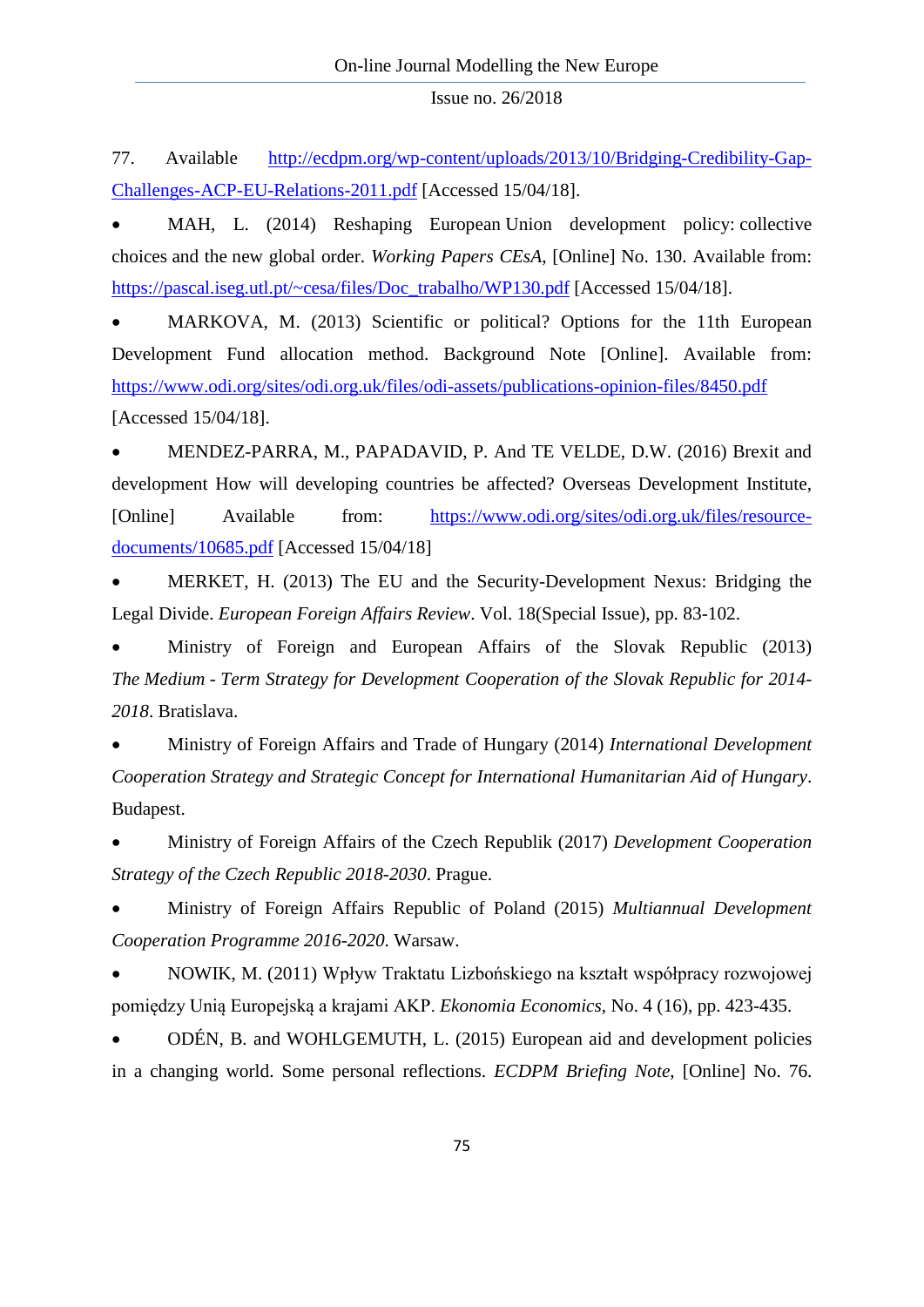Available from: [http://ecdpm.org/wp-content/uploads/BN76-European-Aid-Development-](http://ecdpm.org/wp-content/uploads/BN76-European-Aid-Development-Policies-Changing-World-ECDPM-June-2015.pdf)[Policies-Changing-World-ECDPM-June-2015.pdf](http://ecdpm.org/wp-content/uploads/BN76-European-Aid-Development-Policies-Changing-World-ECDPM-June-2015.pdf) [Accessed 15/04/18].

• OECD, Aid (ODA) disbursements to countries and regions. OECD statistics, [http://stats.oecd.org/Index.aspx?DataSetCode=TABLE2A#](http://stats.oecd.org/Index.aspx?DataSetCode=TABLE2A) [Accessed 15/04/18].

• OECD, Total flows by donor. OECD statistics, [http://stats.oecd.org/viewhtml.aspx?datasetcode=TABLE1&lang=en#](http://stats.oecd.org/viewhtml.aspx?datasetcode=TABLE1&lang=en) [Accessed 15/04/18].

• OECD (2010), *Special Review of Poland*, Paris.

• OLSEN, G. (2005) The EU's development policy: Shifting priorities in a rapidly changing world. In: HOEBINK, P. and STOKKE, O. (eds.) *Perspectives on European Development Co-operation*. London: Routledge, pp. 573-608.

• OXFAM (2018) *Development and humanitarian funding in the post-2020 EU Multiannual Financial Framework*. Oxfam position on the EU post-2020 MFF [Online]. Available from: [http://www.concorditalia.org/wp-content/uploads/2018/02/Oxfam-Position](http://www.concorditalia.org/wp-content/uploads/2018/02/Oxfam-Position-on-the-MFF-FINAL-February-2018.pdf)[on-the-MFF-FINAL-February-2018.pdf](http://www.concorditalia.org/wp-content/uploads/2018/02/Oxfam-Position-on-the-MFF-FINAL-February-2018.pdf) [Accessed 15/04/18].

• PAPE, E. (2013) An Old Partnership in a New Setting: ACP-EU Relations From a European Perspective. *Journal of International Development*, Vol. 25 Issue 5, pp. 727-741.

• PAVLIK, P. (2016) From Recipient to Donor Country - Experience from Central Europe. *Development, Environment and Foresight*, Vol. 2, No. 1, pp. 35-47.

• PRICE, S. (2016) Brexit, Development Aid, and the Commonwealth. *The Round Table*, Vol. 105, No. 5, pp. 499-507.

• SZENT-IVÁNYI, B. (no date) The Visegrád Countries as Emerging Donors. Aid Allocation and Performance. *DemNet Research Papers*, [Online] Available from: [http://www.demnet.hu/images/stories/B\\_kiadvanyok/visegrad\\_tanulmany/visegradi\\_tanulma](http://www.demnet.hu/images/stories/B_kiadvanyok/visegrad_tanulmany/visegradi_tanulmany_eng.pdf) [ny\\_eng.pdf](http://www.demnet.hu/images/stories/B_kiadvanyok/visegrad_tanulmany/visegradi_tanulmany_eng.pdf) [Accessed 15/04/18].

• SZENT-IVÁNYI, B. and TÉTÉNYI, A. (2013) The East-Central European New Donors: Mapping Capacity Building and Remaining Challenges. *Journal of International Development*, Vol. 25 (6), pp. 819-831.

• *Transforming our world: the 2030 Agenda for Sustainable Development. Resolution adopted by the General Assembly on 25 September 2015*. A/RES/70/1.